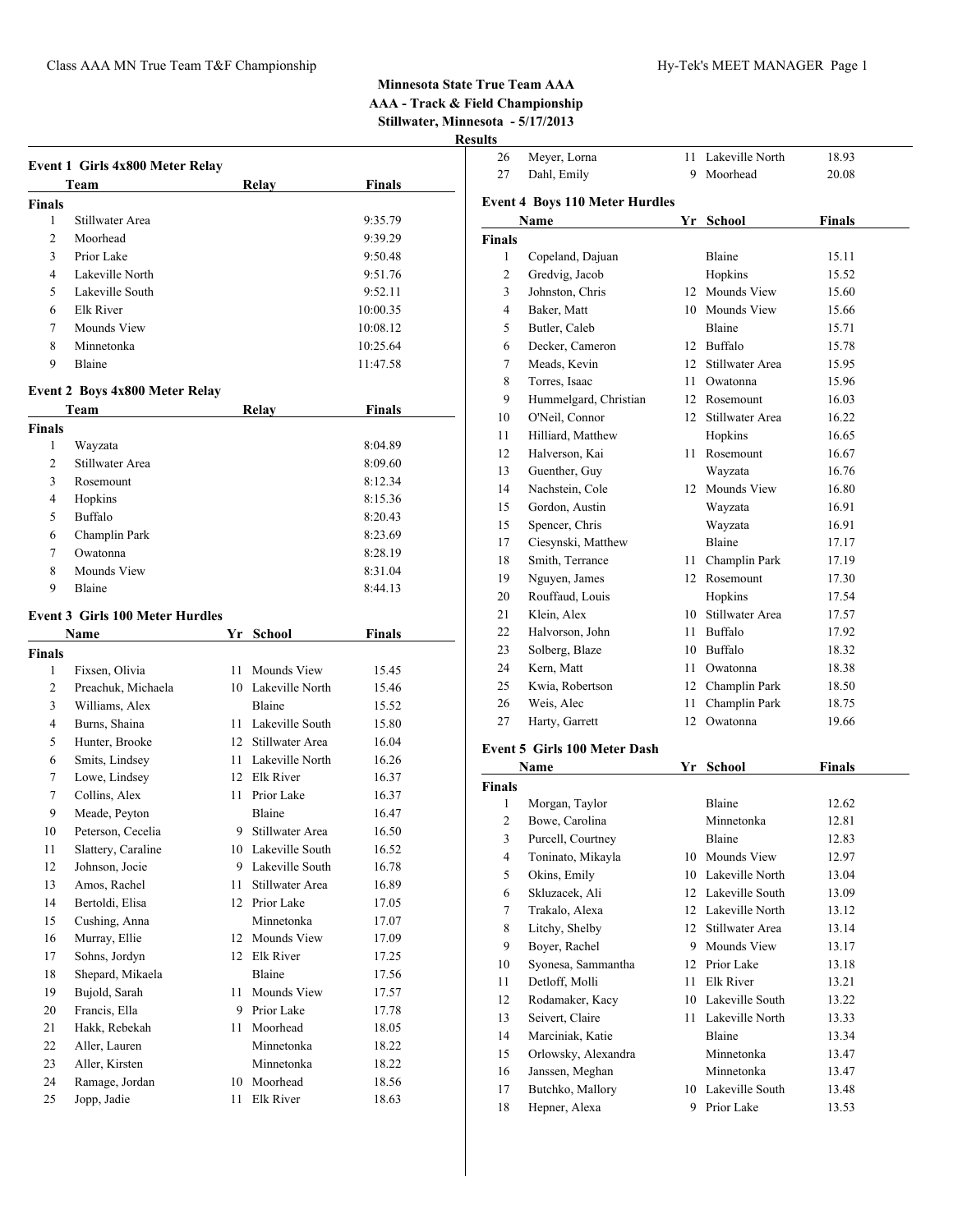| Finals  (Event 5 Girls 100 Meter Dash) |                                    |    |                    |               |  |
|----------------------------------------|------------------------------------|----|--------------------|---------------|--|
|                                        | Name                               |    | Yr School          | Finals        |  |
| 19                                     | Wong, Marissa                      | 11 | Moorhead           | 13.54         |  |
| 20                                     | Dahlin, Beth                       |    | 12 Mounds View     | 13.56         |  |
| 21                                     | Bertoldi, Elisa                    |    | 12 Prior Lake      | 13.59         |  |
| 22                                     | Tupa, Robyne                       |    | 12 Stillwater Area | 13.65         |  |
| 23                                     | Ulberg, Erica                      |    | 11 Moorhead        | 13.73         |  |
| 24                                     | Olson, Katie                       |    | 10 Moorhead        | 13.74         |  |
| 25                                     | VanEps, Hannah                     |    | 7 Elk River        | 13.85         |  |
| 26                                     | Schoenfelder, Shayne               |    | 7 Elk River        | 13.98         |  |
| 27                                     | Simpson, Kennedy                   |    | 9 Stillwater Area  | 13.99         |  |
|                                        | <b>Event 6 Boys 100 Meter Dash</b> |    |                    |               |  |
|                                        | Name                               |    | Yr School          | <b>Finals</b> |  |
| Finals                                 |                                    |    |                    |               |  |
| 1                                      | Hickman, Shaheed                   |    | Hopkins            | 10.98         |  |
| $\overline{c}$                         | Egbujor, Emmaneul                  |    | 12 Champlin Park   | 11.05         |  |
| 3                                      | Sando, Joe                         |    | 12 Champlin Park   | 11.21         |  |
| 4                                      | Smith, Michael                     |    | Wayzata            | 11.25         |  |
| 5                                      | Borchardt, Jeff                    |    | Wayzata            | 11.33         |  |
| 6                                      | Paske, Jimmy                       |    | Hopkins            | 11.38         |  |
| 7                                      | Olson, Tyler                       |    | 12 Buffalo         | 11.45         |  |
| 8                                      | Mulsumo, Datrice                   |    | 10 Champlin Park   | 11.45         |  |
| 9                                      | Dautbegoviv, Mukebir               |    | Blaine             | 11.49         |  |
| 10                                     | Olateju, Sola                      |    | 11 Mounds View     | 11.49         |  |
| 11                                     | Jackson, Grant                     |    | 11 Rosemount       | 11.51         |  |
| 12                                     | Overby, Tegan                      |    | 12 Rosemount       | 11.56         |  |
| 13                                     | Robel, Joe                         |    | Blaine             | 11.56         |  |
| 14                                     | Merz, Joey                         |    | 12 Buffalo         | 11.58         |  |
| 14                                     | Remker, Jonah                      |    | 12 Owatonna        | 11.58         |  |
| 16                                     | Johnson, Keante'                   |    | Wayzata            | 11.59         |  |
| 17                                     | Mendin, Patrick                    |    | Blaine             | 11.61         |  |
| 18                                     | Krause, Riley                      |    | 12 Mounds View     | 11.61         |  |
| 19                                     | Alden, Josh                        |    | 12 Buffalo         | 11.65         |  |
| 20                                     | Keran, Sam                         |    | 10 Stillwater Area | 11.68         |  |
| 21                                     | Pierau, Sami                       |    | Hopkins            | 11.86         |  |
| 22                                     | Thomas, Devante                    |    | 9 Stillwater Area  | 11.88         |  |
| 23                                     | Hallman, Jalen                     |    | 11 Mounds View     | 11.91         |  |
| 24                                     | Williams, Dimitri                  |    | 10 Rosemount       | 11.98         |  |
| 25                                     | Kidd, Brian                        | 11 | Owatonna           | 12.02         |  |
| 26                                     | Fick, Caleb                        | 10 | Stillwater Area    | 12.04         |  |
| 27                                     | Sullivan, Ty                       | 11 | Owatonna           | 12.08         |  |

### **Event 7 Girls 4x200 Meter Relay**

|        | Team            | Relay | <b>Finals</b> |  |
|--------|-----------------|-------|---------------|--|
| Finals |                 |       |               |  |
| 1      | Mounds View     |       | 1:46.04       |  |
| 2      | Lakeville South |       | 1:46.15       |  |
| 3      | Blaine          |       | 1:46.23       |  |
| 4      | Minnetonka      |       | 1:47.37       |  |
| 5      | Lakeville North |       | 1:49.18       |  |
| 6      | Prior Lake      |       | 1:50.65       |  |
| 7      | Stillwater Area |       | 1:52.59       |  |
| 8      | Moorhead        |       | 1:52.70       |  |
| 9      | Elk River       |       | 1:56.55       |  |

| <b>Finals</b>  |                 |         |
|----------------|-----------------|---------|
|                |                 |         |
| 1              | Wayzata         | 1:30.24 |
| $\mathfrak{D}$ | Rosemount       | 1:31.12 |
| 3              | <b>Blaine</b>   | 1:32.57 |
| 4              | Hopkins         | 1:32.93 |
| 5              | Mounds View     | 1:33.99 |
| 6              | Stillwater Area | 1:35.14 |
| 7              | Buffalo         | 1:35.77 |
| 8              | Owatonna        | 1:37.21 |
|                | Champlin Park   | DO      |

### **Event 9 Girls 1600 Meter Run**

|                | Name                | Yr | <b>School</b>      | <b>Finals</b> |  |
|----------------|---------------------|----|--------------------|---------------|--|
| <b>Finals</b>  |                     |    |                    |               |  |
| 1              | Larson, Kayt        | 11 | Lakeville South    | 5:01.30       |  |
| 2              | Perkins, Taylor     |    | 12 Lakeville North | 5:08.26       |  |
| 3              | Ness, Rachel        | 9  | Elk River          | 5:10.25       |  |
| $\overline{4}$ | Schell, Mackenzie   | 11 | Prior Lake         | 5:11.40       |  |
| 5              | Kilbride, Erin      | 11 | Lakeville South    | 5:15.59       |  |
| 6              | Nowatzke, Natalie   | 8  | Mounds View        | 5:22.11       |  |
| 7              | Warner, Kennedy     | 8  | <b>Elk River</b>   | 5:23.20       |  |
| 8              | Balzer, Nicole      | 12 | Mounds View        | 5:24.88       |  |
| 9              | Severson, Elle      |    | 10 Lakeville North | 5:25.00       |  |
| 10             | Bellino, Danielle   |    | 8 Lakeville North  | 5:27.27       |  |
| 11             | Machaj, Jenny       |    | 11 Lakeville South | 5:28.18       |  |
| 12             | Moors, Lisa         |    | Minnetonka         | 5:29.02       |  |
| 13             | Rykken, Tessa       | 11 | Prior Lake         | 5:29.18       |  |
| 14             | Hessini, Christine  |    | 10 Mounds View     | 5:32.06       |  |
| 15             | Lampright, Lauren   | 10 | Stillwater Area    | 5:33.14       |  |
| 16             | Melmer, Mara        |    | Minnetonka         | 5:34.10       |  |
| 17             | Thomas, Krestyn     | 11 | Prior Lake         | 5:35.04       |  |
| 18             | Patterson, Claire   |    | 8 Stillwater Area  | 5:35.55       |  |
| 19             | Morrison, Katie     |    | Minnetonka         | 5:35.72       |  |
| 20             | Beech, Haley        | 11 | Stillwater Area    | 5:38.46       |  |
| 21             | Sanchez, Karissa    | 9  | Moorhead           | 5:38.85       |  |
| 22             | Shepard, Aubrey     |    | <b>Blaine</b>      | 5:39.62       |  |
| 23             | Hanowski, Stephanie |    | 10 Elk River       | 5:41.65       |  |
| 24             | Peterson, Danielle  |    | Blaine             | 5:42.41       |  |
| 25             | Hauf, Erica         | 11 | Moorhead           | 5:45.68       |  |
| 26             | Olgard, Selah       | 11 | Moorhead           | 5:54.52       |  |
| 27             | Durand, Abby        |    | Blaine             | 6:06.82       |  |
|                |                     |    |                    |               |  |

## **Event 10 Boys 1600 Meter Run**

|               | Name           |     | Yr School          | <b>Finals</b> |
|---------------|----------------|-----|--------------------|---------------|
| <b>Finals</b> |                |     |                    |               |
|               | Krahn, Eli     | 9   | Stillwater Area    | 4:14.76       |
| 2             | Hall, Wayde    |     | 12 Stillwater Area | 4:17.59       |
| 3             | Olson, Connor  |     | Wayzata            | 4:18.70       |
| 4             | Bjork, Sean    |     | 12 Stillwater Area | 4:20.25       |
| 5             | Pettit, Dan    | 12. | Buffalo            | 4:20.86       |
| 6             | Capra, Trevor  | 12. | Rosemount          | 4:30.90       |
|               | Hessini, Andre |     | Mounds View        | 4:31.21       |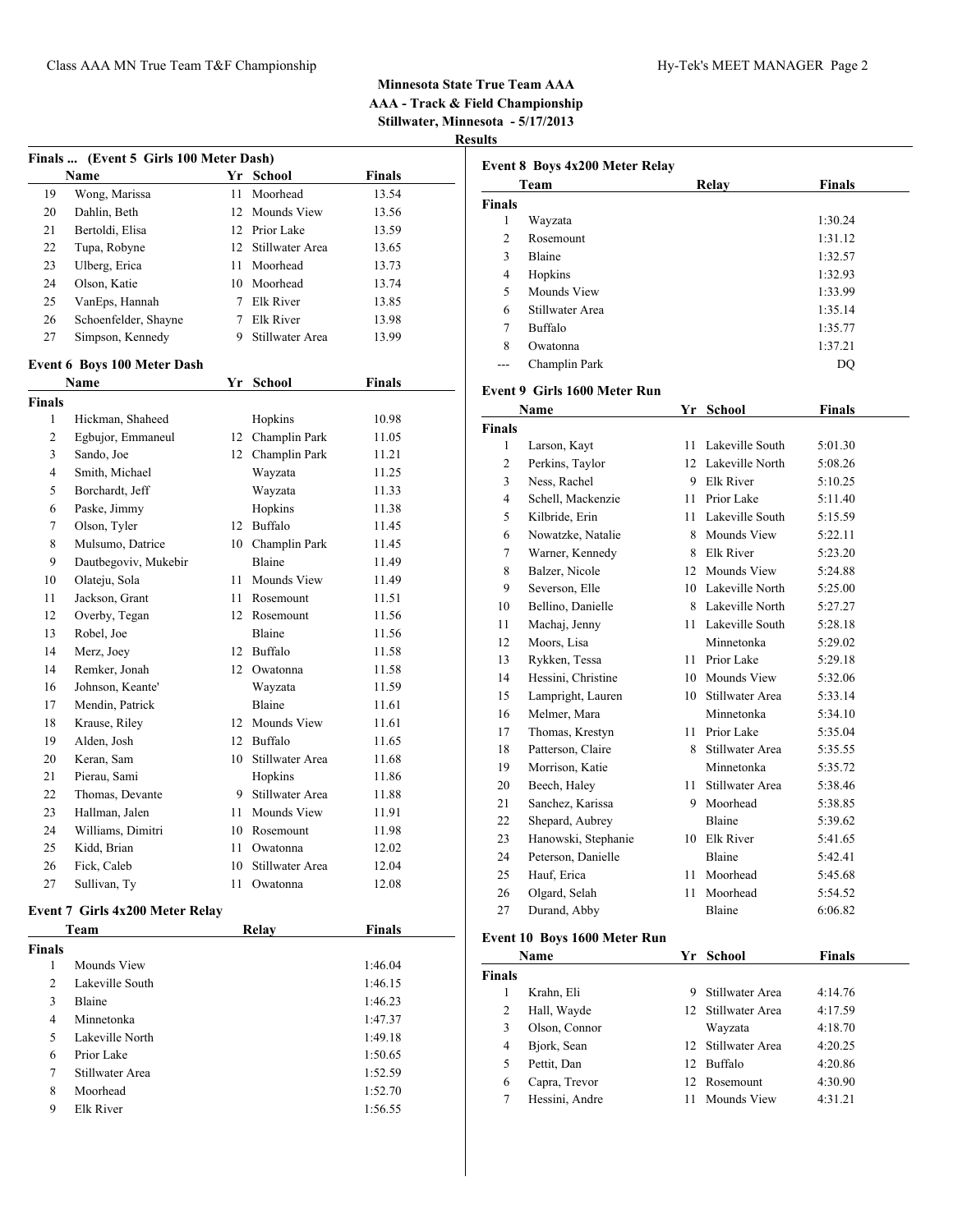| Finals  (Event 10 Boys 1600 Meter Run) |                                          |    |                    |               |  |
|----------------------------------------|------------------------------------------|----|--------------------|---------------|--|
|                                        | Name                                     |    | Yr School          | <b>Finals</b> |  |
| 8                                      | Fischer, Reed                            |    | Hopkins            | 4:32.33       |  |
| 9                                      | Hoeft, Owen                              |    | Hopkins            | 4:32.34       |  |
| 10                                     | Kaiser, Joey                             |    | 12 Mounds View     | 4:32.78       |  |
| 11                                     | Hoff, Michael                            |    | 11 Mounds View     | 4:33.52       |  |
| 12                                     | Nielson, Josh                            |    | Wayzata            | 4:34.46       |  |
| 13                                     | Hassan, Ramadan                          |    | 12 Champlin Park   | 4:34.74       |  |
| 14                                     | Jacobson, Nathaniel                      |    | Blaine             | 4:34.95       |  |
| 15                                     | Manders, Joseph                          |    | 11 Rosemount       | 4:35.70       |  |
| 16                                     | Eklin, Ian                               |    | Wayzata            | 4:36.05       |  |
| 17                                     | Peterson, Cameron                        |    | 12 Owatonna        | 4:36.31       |  |
| 18                                     | Jones, William                           |    | Hopkins            | 4:36.31       |  |
| 19                                     | Sedbrook, Cody                           |    | 11 Rosemount       | 4:37.57       |  |
| 20                                     | Wegter, Michael                          |    | 11 Buffalo         | 4:44.01       |  |
| 21                                     | Bucl, Collin                             |    | 12 Owatonna        | 4:44.35       |  |
| 22                                     | Wright, Zach                             |    | Blaine             | 4:47.28       |  |
| 23                                     | Hiel, Eric                               |    | Blaine             | 4:53.09       |  |
| 24                                     | Simon, Peter                             |    | 12 Champlin Park   | 4:55.83       |  |
| 25                                     | Werner, Daniel                           |    | 10 Buffalo         | 5:03.47       |  |
| 26                                     | Chateline, DJ                            |    | 11 Owatonna        | 5:08.13       |  |
| 27                                     | Haji, Abass                              | 11 | Champlin Park      | 5:10.66       |  |
|                                        |                                          |    |                    |               |  |
|                                        | Event 11 Girls 4x100 Meter Relay<br>Team |    | <b>Relay</b>       | <b>Finals</b> |  |
| <b>Finals</b>                          |                                          |    |                    |               |  |
| $\mathbf{1}$                           | Blaine                                   |    |                    | 50.04         |  |
| 2                                      | Lakeville South                          |    |                    | 50.79         |  |
| 3                                      | Prior Lake                               |    |                    | 51.06         |  |
| 4                                      | Mounds View                              |    |                    | 51.34         |  |
| 5                                      | Minnetonka                               |    |                    | 51.37         |  |
| 6                                      | Lakeville North                          |    |                    | 51.46         |  |
| 7                                      | Stillwater Area                          |    |                    | 52.06         |  |
| 8                                      | Elk River                                |    |                    | 52.24         |  |
| 9                                      | Moorhead                                 |    |                    | 52.24         |  |
|                                        |                                          |    |                    |               |  |
|                                        | Event 12 Boys 4x100 Meter Relay          |    |                    |               |  |
|                                        | Team                                     |    | Relay              | <b>Finals</b> |  |
| Finals                                 |                                          |    |                    |               |  |
| $\mathbf{1}$                           | Wayzata                                  |    |                    | 42.82         |  |
| 2                                      | Rosemount                                |    |                    | 43.76         |  |
| 3                                      | Hopkins                                  |    |                    | 43.87         |  |
| 4                                      | Champlin Park                            |    |                    | 44.13         |  |
| 5                                      | Mounds View                              |    |                    | 44.74         |  |
| 6                                      | Buffalo                                  |    |                    | 44.93         |  |
| 7                                      | Stillwater Area                          |    |                    | 45.56         |  |
| 8                                      | Owatonna                                 |    |                    | 45.85         |  |
| ---                                    | Blaine                                   |    |                    | <b>DNF</b>    |  |
|                                        | <b>Event 13 Girls 400 Meter Dash</b>     |    |                    |               |  |
|                                        | Name                                     | Yr | <b>School</b>      | <b>Finals</b> |  |
| Finals                                 |                                          |    |                    |               |  |
| 1                                      | Endy, Elizabeth                          |    | Minnetonka         | 57.28         |  |
| 2                                      | Trakalo, Alexa                           |    | 12 Lakeville North | 59.30         |  |
| 3                                      | Hoelscher, Lucille                       |    | Minnetonka         | 59.54         |  |
|                                        |                                          |    |                    |               |  |

| uns            |                                     |    |                    |               |  |
|----------------|-------------------------------------|----|--------------------|---------------|--|
| 4              | Lubow, Haley                        | 9  | Lakeville South    | 59.85         |  |
| 5              | Mickelson, Rachel                   | 11 | Lakeville South    | 60.24         |  |
| 6              | Janssen, Meghan                     |    | Minnetonka         | 60.92         |  |
| 7              | Montie, Fiona                       | 10 | Stillwater Area    | 61.08         |  |
| 8              | Jinadu, Bolade                      | 11 | Prior Lake         | 61.16         |  |
| 9              | Collins, Alex                       | 11 | Prior Lake         | 61.21         |  |
| 10             | Cozad, Rose                         | 12 | Lakeville South    | 61.43         |  |
| 11             | Amundson, Leah                      | 11 | Prior Lake         | 61.45         |  |
| 12             | Phippen, Natalie                    | 12 | Stillwater Area    | 61.58         |  |
| 13             | Olson, Katie                        | 10 | Moorhead           | 61.80         |  |
| 14             | Menne, Elizabeth                    | 10 | Mounds View        | 62.02         |  |
| 15             | Blake, Annalee                      | 9  | Mounds View        | 62.42         |  |
| 16             | Falck, Kiersten                     |    | Blaine             | 62.74         |  |
| 17             | Mahoney, Breanna                    |    | Blaine             | 62.75         |  |
| 18             | Lindsey, Elisha                     |    | Blaine             | 62.97         |  |
| 19             | Butler, Grace                       | 7  | Lakeville North    | 63.41         |  |
| 20             | Byrne, Amy                          | 11 | Lakeville North    | 64.26         |  |
| 21             | Boyer, Rachel                       | 9  | <b>Mounds View</b> | 65.44         |  |
| 22             | Collier, Laura                      | 9  | Stillwater Area    | 66.06         |  |
| 23             | Odegard, Taylor                     | 10 | Elk River          | 66.67         |  |
| 24             | Johnson, Emily                      | 11 | <b>Elk River</b>   | 66.73         |  |
| 25             | Raske, Delaney                      | 10 | Moorhead           | 69.07         |  |
| 26             | Erdahl, Kailey                      | 11 | Elk River          | 69.43         |  |
| 27             | Sanchez, Karissa                    | 9  | Moorhead           | 69.95         |  |
|                | <b>Event 14 Boys 400 Meter Dash</b> |    |                    |               |  |
|                | Name                                | Yr | <b>School</b>      | <b>Finals</b> |  |
| <b>Finals</b>  |                                     |    |                    |               |  |
| 1              | Smith, Michael                      |    | Wayzata            | 48.43         |  |
| $\overline{c}$ | Egbujor, Emmaneul                   | 12 | Champlin Park      | 48.51         |  |
| 3              | Paske, Jimmy                        |    | Hopkins            | 49.17         |  |

| 2  | Egbujor, Emmaneul   | 12 | Champlin Park   | 48.51 |  |
|----|---------------------|----|-----------------|-------|--|
| 3  | Paske, Jimmy        |    | Hopkins         | 49.17 |  |
| 4  | Smith, James        |    | Wayzata         | 49.60 |  |
| 5  | Olson, Tyler        | 12 | Buffalo         | 49.67 |  |
| 6  | Mendin, Patrick     |    | Blaine          | 50.48 |  |
| 7  | Pierson, Chris      |    | Wayzata         | 50.84 |  |
| 8  | Bailey, Xavier      |    | Hopkins         | 51.25 |  |
| 9  | Day, Makao          | 12 | Stillwater Area | 51.35 |  |
| 10 | Remker, Jonah       | 12 | Owatonna        | 51.44 |  |
| 11 | Mustapha, Ola       | 12 | Mounds View     | 51.90 |  |
| 12 | Heegaard, Thomas    |    | Hopkins         | 51.96 |  |
| 13 | Herbranson, Jordon  | 11 | Rosemount       | 52.15 |  |
| 14 | Swearingen, Michael | 12 | Buffalo         | 52.29 |  |
| 15 | Moga, Tony          | 11 | Mounds View     | 52.31 |  |
| 16 | Richie, Luke        | 12 | Stillwater Area | 52.44 |  |
| 17 | French, Treighton   | 11 | Rosemount       | 53.00 |  |
| 18 | Schertz, Mitchell   | 12 | Stillwater Area | 53.04 |  |
| 19 | Young, Paul         |    | Blaine          | 53.10 |  |
| 20 | Johnson, Brandon    | 11 | Buffalo         | 53.26 |  |
| 21 | DeGroot, Michael    | 9  | Mounds View     | 53.48 |  |
| 22 | Heimendinger, Eric  | 12 | Rosemount       | 53.76 |  |
| 23 | Woods, Justin       |    | Blaine          | 53.91 |  |
| 24 | Blake, Preston      | 11 | Champlin Park   | 53.95 |  |
| 25 | Bolgai, Bol         | 11 | Champlin Park   | 54.67 |  |
| 26 | Johnson, Jake       | 9  | Owatonna        | 56.01 |  |
| 27 | Peterson, Andrew    | 9  | Owatonna        | 57.59 |  |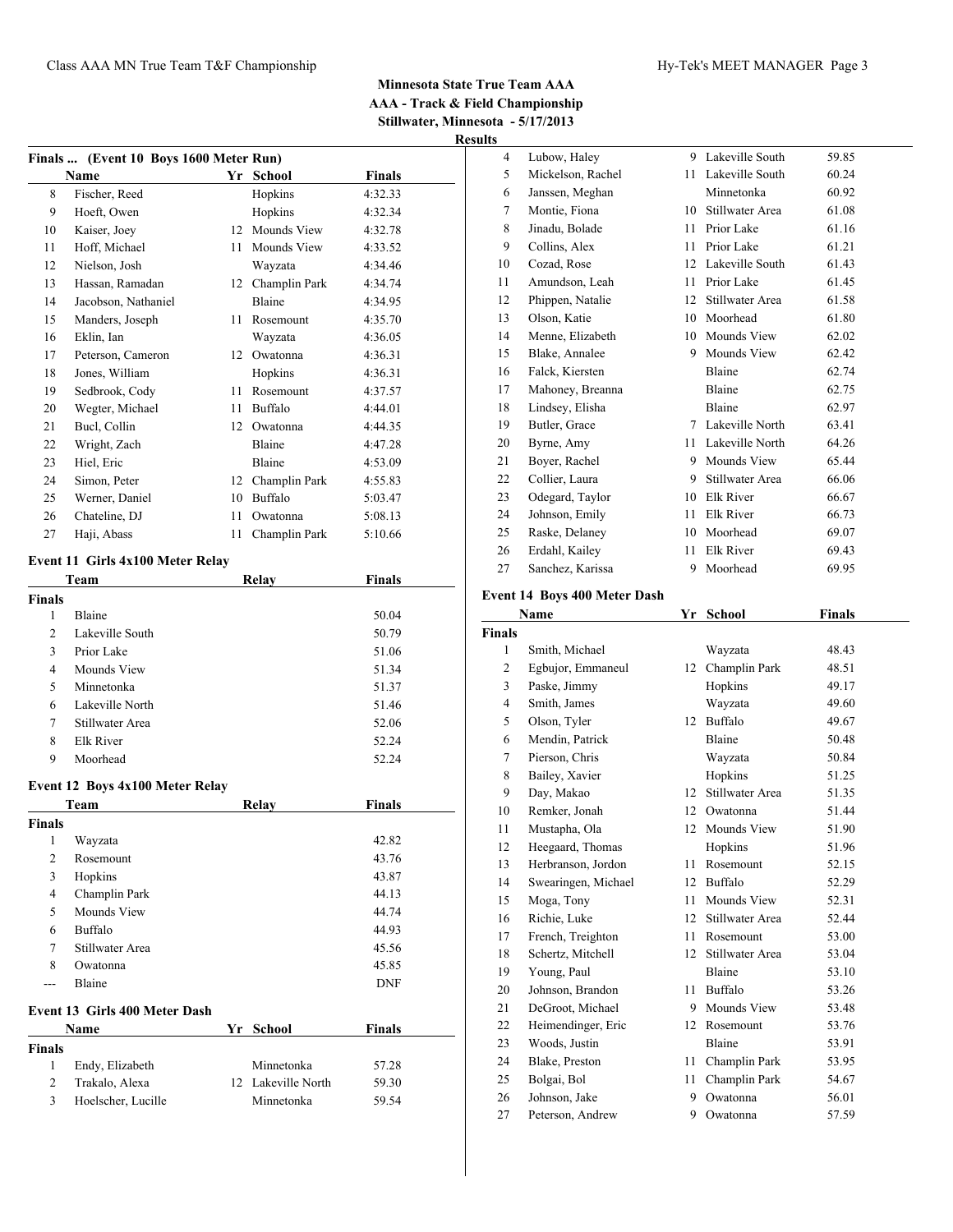|                | <b>Event 15 Girls 300 Meter Hurdles</b><br>Name | Yr  | <b>School</b>                     | <b>Finals</b> |
|----------------|-------------------------------------------------|-----|-----------------------------------|---------------|
| <b>Finals</b>  |                                                 |     |                                   |               |
| 1              | Johnson, Mallori                                |     | 10 Moorhead                       | 45.38         |
| 2              | Burns, Shaina                                   | 11  | Lakeville South                   | 45.94         |
| 3              | Slattery, Caraline                              |     | 10 Lakeville South                | 46.87         |
| 4              | Lowe, Lindsey                                   |     | 12 Elk River                      | 46.91         |
| 5              | Smits, Lindsey                                  |     | 11 Lakeville North                | 46.92         |
| 6              | Litchy, Shelby                                  |     | 12 Stillwater Area                | 47.36         |
| 7              | Williams, Alex                                  |     | Blaine                            | 47.51         |
| 8              | Houle, Lydia                                    |     | 11 Prior Lake                     | 48.23         |
| 9              | Lesmeister, Megan                               |     | 11 Prior Lake                     | 48.51         |
| 10             | Peterson, Cecelia                               |     | 9 Stillwater Area                 | 48.60         |
| 11             | Johnson, Jocie                                  |     | 9 Lakeville South                 | 49.02         |
| 12             | Meyer, Lorna                                    |     | 11 Lakeville North                | 49.22         |
| 13             | Balzer, Mara                                    | 9.  | Mounds View                       | 49.32         |
| 14             | Bujold, Sarah                                   | 11  | Mounds View                       | 49.99         |
| 15             | Sernett, Bailey                                 | 11  | Prior Lake                        | 50.11         |
| 16             | Hunter, Brooke                                  | 12  | Stillwater Area                   |               |
| 17             |                                                 |     | Blaine                            | 50.48         |
|                | Shepard, Mikaela<br>Ciesynski, Emily            |     | Blaine                            | 50.55         |
| 18             |                                                 |     |                                   | 50.72         |
| 19             | Hamilton, Jaelyn                                | 11  | Mounds View<br>12 Lakeville North | 51.08         |
| 20             | Ferguson, Amy                                   |     |                                   | 51.15         |
| 21             | Cushing, Anna                                   |     | Minnetonka                        | 51.38         |
| 22             | Schimmelman, Taylor                             |     | 9 Elk River                       | 52.22         |
| 23             | Aller, Lauren                                   |     | Minnetonka                        | 53.32         |
| 24             | Borgen, Jae                                     | 12  | Moorhead                          | 53.42         |
| 25             | Vanochten, Natalie                              |     | Minnetonka                        | 54.07         |
| 26             | Hakk, Rebekah                                   | 11. | Moorhead                          | 54.62         |
| 27             | Hanowski, Stephanie                             | 10  | Elk River                         | 54.88         |
|                | <b>Event 16 Boys 300 Meter Hurdles</b>          |     |                                   |               |
|                | Name                                            | Yr  | School                            | Finals        |
| <b>Finals</b>  |                                                 |     |                                   |               |
| 1              | Gredvig, Jacob                                  |     | Hopkins                           | 39.44         |
| 2              | Copeland, Dajuan                                |     | Blaine                            | 40.52         |
| 3              | Wamuo, Obinnaya                                 |     | Wayzata                           | 40.66         |
| 4              | Johnston, Chris                                 |     | 12 Mounds View                    | 40.95         |
| 5              | Meads, Kevin                                    |     | 12 Stillwater Area                | 41.23         |
| 6              | Hummelgard, Christian                           |     | 12 Rosemount                      | 41.47         |
| $\overline{7}$ | Gillespie, Joshua                               |     | Wayzata                           | 41.70         |
| 8              | Spencer, Chris                                  |     | Wayzata                           | 42.40         |
| 9              | Baker, Matt                                     | 10  | Mounds View                       | 42.48         |
| 10             | Butler, Caleb                                   |     | Blaine                            | 42.66         |
| 11             | Enright, Robert                                 | 9   | Stillwater Area                   | 42.83         |
| 12             | Torres, Isaac                                   | 11  | Owatonna                          | 43.06         |
| 13             | Nguyen, James                                   | 12  | Rosemount                         | 43.11         |
| 14             | Ciesynski, Matthew                              |     | Blaine                            | 43.12         |
| 15             | Klein, Alex                                     | 10  | Stillwater Area                   | 43.14         |
| 16             | Zimmerman, Will                                 | 12  | Owatonna                          | 43.32         |
| 17             | Nachstein, Cole                                 | 12  | Mounds View                       | 43.45         |
| 18             | Hilliard, Matthew                               |     | Hopkins                           | 43.49         |
| 19             | Bjork, Mark                                     | 12  | Buffalo                           | 43.97         |
| 20             | Smith, Terrance                                 | 11  | Champlin Park                     | 44.11         |

| LLS            |                                    |                           |                    |               |  |
|----------------|------------------------------------|---------------------------|--------------------|---------------|--|
| 21             | Becker, Andrew                     |                           | Hopkins            | 44.49         |  |
| 22             | Skala, Shad                        |                           | 12 Owatonna        | 45.06         |  |
| 23             | Solberg, Blaze                     |                           | 10 Buffalo         | 45.20         |  |
| 24             | Weis, Alec                         |                           | 11 Champlin Park   | 45.27         |  |
| 25             | Dendtler, Donovan                  |                           | 12 Rosemount       | 46.21         |  |
| 26             | Kwia, Robertson                    |                           | 12 Champlin Park   | 46.30         |  |
|                | Event 17 Girls 800 Meter Run       |                           |                    |               |  |
|                | Name                               | Yr                        | <b>School</b>      | <b>Finals</b> |  |
| Finals         |                                    |                           |                    |               |  |
| 1              | Endy, Elizabeth                    |                           | Minnetonka         | 2:17.64       |  |
| 2              | Hoelscher, Lucille                 |                           | Minnetonka         | 2:18.61       |  |
| 3              | Larson, Kayt                       |                           | 11 Lakeville South | 2:19.89       |  |
| $\overline{4}$ | Morley, Maria                      |                           | 12 Stillwater Area | 2:21.26       |  |
| 5              | Anderson, Hannah                   |                           | 8 Stillwater Area  | 2:21.57       |  |
| 6              | Janssen, Taylor                    |                           | 12 Moorhead        | 2:22.93       |  |
| 7              | Balzer, Nicole                     |                           | 12 Mounds View     | 2:23.02       |  |
| 8              | Ness, Rachel                       |                           | 9 Elk River        | 2:23.15       |  |
| 9              | Selberg, Avery                     |                           | 11 Moorhead        | 2:23.49       |  |
| 10             | Violett, Macy                      |                           | 11 Prior Lake      | 2:24.61       |  |
| 11             | Haakenstad, Anne                   |                           | Minnetonka         | 2:24.75       |  |
| 12             | Mickelson, Emma                    |                           | 11 Lakeville South | 2:25.57       |  |
| 13             | Bellino, Danielle                  |                           | 8 Lakeville North  | 2:26.49       |  |
| 14             | Warner, Kennedy                    |                           | 8 Elk River        | 2:26.84       |  |
| 15             | Kelly, Mackenzie                   |                           | 10 Moorhead        | 2:27.51       |  |
| 16             | Earle, Courtney                    |                           | 10 Lakeville North | 2:28.58       |  |
| 17             | Scholl, Madison                    |                           | 8 Prior Lake       | 2:28.68       |  |
| 18             | Haugen, Anna                       |                           | 12 Elk River       | 2:28.92       |  |
| 19             | Nustad, Jordan                     |                           | 10 Mounds View     | 2:29.04       |  |
| 20             | Eder-Zdechlik, Bria                |                           | 11 Stillwater Area | 2:29.10       |  |
| 21             | Lubow, Megan                       |                           | 11 Lakeville South | 2:29.85       |  |
| 22             | Herbert, Mara                      |                           | 12 Mounds View     | 2:30.22       |  |
| 23             | Hovick, Megan                      |                           | 11 Prior Lake      | 2:31.58       |  |
| 24             | Sagmoe, Chloee                     |                           | 9 Lakeville North  | 2:35.36       |  |
| 25             | Shepard, Aubrey                    |                           | Blaine             | 2:37.17       |  |
| 26             | Peterson, Danielle                 |                           | Blaine             | 2:39.70       |  |
| 27             | Stoner, Madi                       |                           | Blaine             | 2:48.78       |  |
|                | <b>Event 18 Boys 800 Meter Run</b> |                           |                    |               |  |
|                |                                    | $\underline{\mathbf{Yr}}$ | School             | <b>Finals</b> |  |
| <b>Finals</b>  | <b>Name</b>                        |                           |                    |               |  |
| $\mathbf{1}$   | Bjork, Sean                        | 12                        | Stillwater Area    | 1:57.71       |  |
| $\overline{c}$ | Hall, Wayde                        | 12                        | Stillwater Area    | 1:57.85       |  |
| 3              | Pettit, Dan                        |                           | 12 Buffalo         | 1:58.49       |  |
| $\overline{4}$ | Peterson, Derek                    |                           | Wayzata            | 1:59.97       |  |
| 5              | Heegaard, Thomas                   |                           | Hopkins            | 2:00.58       |  |
| 6              | Hoff, Michael                      | 11                        | Mounds View        | 2:01.02       |  |
| 7              | Johnson, Zach                      | 12                        | Champlin Park      | 2:01.43       |  |
| 8              | Henschel, Jack                     |                           | Hopkins            | 2:03.50       |  |
| 9              | Breyer, Aaron                      |                           | Wayzata            | 2:03.61       |  |
| 10             | Ivanecky, Samuel                   | 10                        | Rosemount          | 2:03.64       |  |
| 11             | Hessini, Andre                     | 11                        | Mounds View        | 2:03.72       |  |
|                |                                    |                           |                    |               |  |

 Rethemeier, Nick 11 Owatonna 2:03.73 Brailler, Bo 12 Buffalo 2:03.87 Owusu, Kwame 12 Rosemount 2:04.45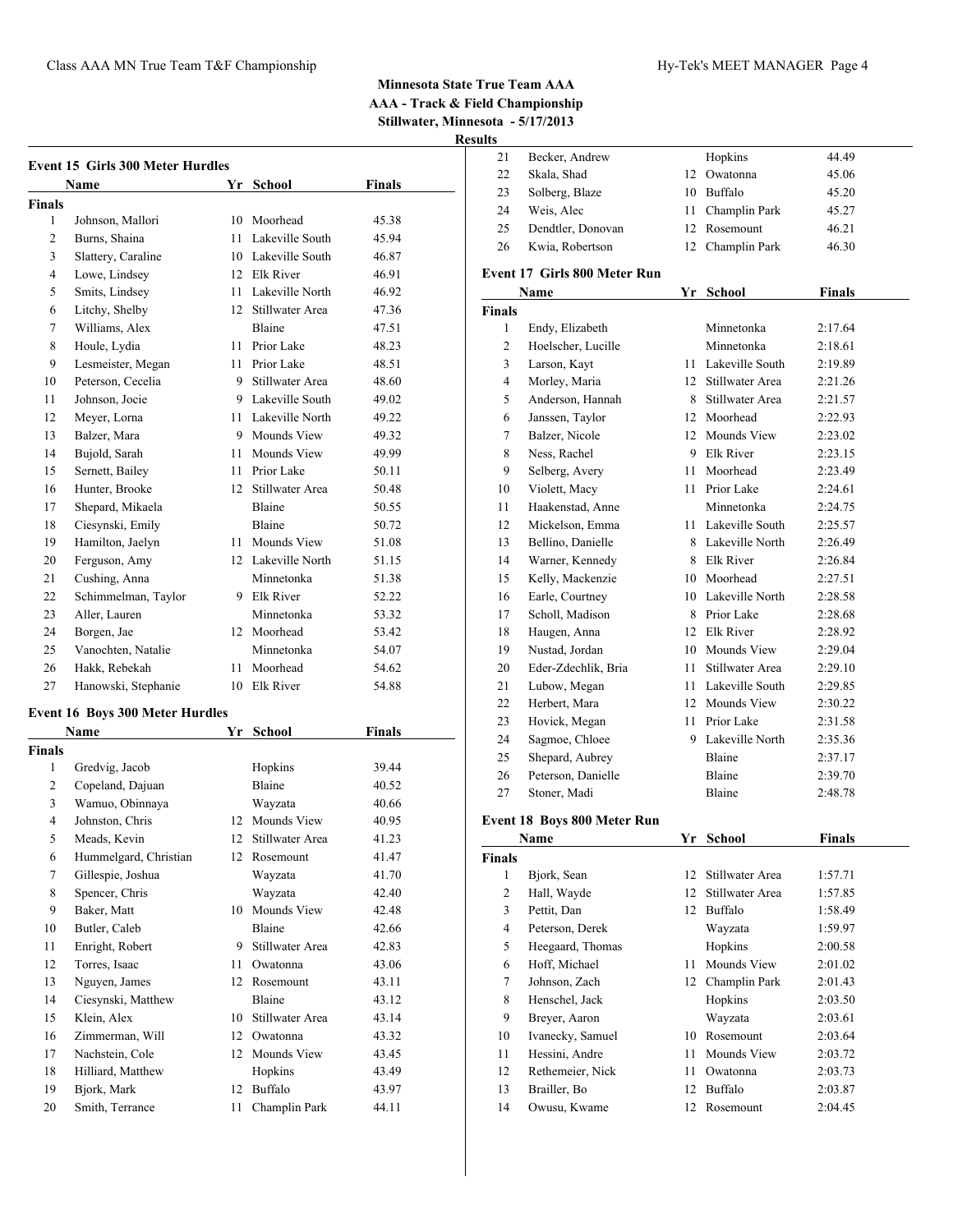| Finals  (Event 18 Boys 800 Meter Run) |    |                 |               |  |  |
|---------------------------------------|----|-----------------|---------------|--|--|
| Name                                  | Yr | School          | <b>Finals</b> |  |  |
| Santana, Manuel                       |    | Wayzata         | 2:04.56       |  |  |
| Jacobson, Nathaniel                   |    | Blaine          | 2:04.67       |  |  |
| Parker, Jake                          |    | Hopkins         | 2:05.99       |  |  |
| Herbert, Grant                        | 19 | Mounds View     | 2:06.09       |  |  |
| Eastlund, Jonathan                    | 10 | Buffalo         | 2:06.69       |  |  |
| Elizondo, Aaron                       | 11 | Rosemount       | 2:07.31       |  |  |
| Schlafmann, Kyle                      | 12 | Champlin Park   | 2:07.74       |  |  |
| Percival, Alex                        | 10 | Stillwater Area | 2:08.19       |  |  |
| Peters, Cole                          | 12 | Champlin Park   | 2:09.12       |  |  |
| Kanpa, Jonathan                       | 12 | Owatonna        | 2:09.15       |  |  |
| Bongers, Austin                       |    | Blaine          | 2:09.47       |  |  |
| Durbin, Ian                           |    | Blaine          | 2:11.51       |  |  |
| Krogman, Brandon                      | 11 | Owatonna        | 2:11.96       |  |  |
|                                       |    |                 |               |  |  |

### **Event 19 Girls 200 Meter Dash**

|                | Name                         | Yr     | School             | <b>Finals</b> |  |
|----------------|------------------------------|--------|--------------------|---------------|--|
| Finals         |                              |        |                    |               |  |
| 1              | Monteon, Britney             |        | Blaine             | 25.99         |  |
| $\mathfrak{2}$ | Purcell, Courtney            |        | Blaine             | 26.27         |  |
| 3              | Trakalo, Alexa               |        | 12 Lakeville North | 26.57         |  |
| 4              | Bowe, Carolina               |        | Minnetonka         | 26.67         |  |
| 5              | Montie, Fiona                |        | 10 Stillwater Area | 26.82         |  |
| 6              | Jinadu, Bolade               |        | 11 Prior Lake      | 26.83         |  |
| 7              | Marciniak, Katie             |        | Blaine             | 26.88         |  |
| 8              | Mickelson, Rachel            |        | 11 Lakeville South | 26.95         |  |
| 9              | Menne, Elizabeth             |        | 10 Mounds View     | 27.18         |  |
| 10             | Phippen, Natalie             |        | 12 Stillwater Area | 27.19         |  |
| 11             | Wick, Emily                  |        | 12 Lakeville South | 27.24         |  |
| 12             | Seivert, Claire              |        | 11 Lakeville North | 27.41         |  |
| 13             | Geist, Nicole                | $11 -$ | Mounds View        | 27.52         |  |
| 14             | Okins, Emily                 |        | 10 Lakeville North | 27.53         |  |
| 15             | Smiley, Karina               |        | Minnetonka         | 27.55         |  |
| 16             | Syonesa, Sammantha           |        | 12 Prior Lake      | 27.60         |  |
| 17             | Olson, Katie                 |        | 10 Moorhead        | 27.73         |  |
| 18             | Moore, Rebecca               |        | Minnetonka         | 27.79         |  |
| 19             | Schoenfelder, Shayne         |        | 7 Elk River        | 27.80         |  |
| 20             | Nelson, Cassidy              |        | 10 Moorhead        | 27.89         |  |
| 21             | Petrich, Chelsey             |        | 12 Elk River       | 27.91         |  |
| 22             | Walerius, Milana             |        | 12 Prior Lake      | 28.03         |  |
| 23             | Quitter-Cuffe, Morgan        |        | 9 Lakeville South  | 28.27         |  |
| 24             | Ulberg, Erica                |        | 11 Moorhead        | 28.30         |  |
| 25             | Severson, Allie              |        | 11 Mounds View     | 28.51         |  |
| 26             | Weidner, Natalie             |        | 10 Stillwater Area | 28.67         |  |
| 27             | Kramer, Ava                  |        | 8 Elk River        | 29.23         |  |
|                | Event 20 Boys 200 Meter Dash |        |                    |               |  |
|                | Name                         | Yr     | <b>School</b>      | <b>Finals</b> |  |
| <b>Finals</b>  |                              |        |                    |               |  |
| 1              | Smith, Michael               |        | Wayzata            | 22.22         |  |
| $\mathfrak{2}$ | Egbujor, Emmaneul            |        | 12 Champlin Park   | 22.23         |  |
| 3              | Hickman, Shaheed             |        | Hopkins            | 22.29         |  |
| $\overline{4}$ | Borchardt, Jeff              |        | Wayzata            | 22.44         |  |
| 5              | Paske, Jimmy                 |        | Hopkins            | 22.53         |  |
|                |                              |        |                    |               |  |

| 6  | Jackson, Grant        | 11 | Rosemount       | 22.66 |
|----|-----------------------|----|-----------------|-------|
| 7  | Mendin, Patrick       |    | Blaine          | 22.67 |
| 8  | Olson, Tyler          | 12 | Buffalo         | 22.69 |
| 9  | Sando, Joe            | 12 | Champlin Park   | 22.77 |
| 10 | Mustapha, Ola         | 12 | Mounds View     | 22.93 |
| 11 | Mulsumo, Datrice      | 10 | Champlin Park   | 22.96 |
| 12 | Webb, Preston         | 12 | Rosemount       | 23.00 |
| 13 | Robel, Joe            |    | Blaine          | 23.08 |
| 14 | Berg, Steele          |    | Wayzata         | 23.12 |
| 15 | Remker, Jonah         | 12 | Owatonna        | 23.16 |
| 16 | Day, Makao            | 12 | Stillwater Area | 23.27 |
| 17 | Swearingen, Michael   | 12 | Buffalo         | 23.35 |
| 18 | Keran, Sam            | 10 | Stillwater Area | 23.42 |
| 19 | Krause, Riley         | 12 | Mounds View     | 23.48 |
| 20 | Rainwater-Walker, Ted |    | Blaine          | 23.51 |
| 21 | Hill, Christopher     |    | Hopkins         | 23.52 |
| 22 | Overby, Tegan         | 12 | Rosemount       | 23.66 |
| 23 | Olateju, Sola         | 11 | Mounds View     | 24.05 |
| 24 | Swearingen, Nicholas  | 10 | Buffalo         | 24.07 |
| 25 | Randazzo, Johnny      | 10 | Stillwater Area | 24.30 |
| 26 | Peterson, Aaron       | 11 | Owatonna        | 24.34 |
| 27 | Soukup, Corey         | 12 | Owatonna        | 24.65 |
|    | (2.4.71.330035)<br>Ð  |    |                 |       |

## **Event 21 Girls 3200 Meter Run**

|                | Name                | Yr | <b>School</b>      | <b>Finals</b> |  |
|----------------|---------------------|----|--------------------|---------------|--|
| <b>Finals</b>  |                     |    |                    |               |  |
| 1              | Perkins, Taylor     |    | 12 Lakeville North | 11:24.92      |  |
| $\overline{c}$ | Kilbride, Erin      | 11 | Lakeville South    | 11:33.39      |  |
| 3              | Brekken, Annie      |    | 10 Lakeville South | 11:35.79      |  |
| $\overline{4}$ | Schell, Mackenzie   | 11 | Prior Lake         | 11:37.07      |  |
| 5              | Nowatzke, Natalie   | 8  | Mounds View        | 11:42.75      |  |
| 6              | Severson, Elle      | 10 | Lakeville North    | 11:49.62      |  |
| 7              | Rykken, Tessa       | 11 | Prior Lake         | 11:52.28      |  |
| 8              | Colvin, Larissa     | 10 | Stillwater Area    | 11:53.70      |  |
| 9              | Drangstveit, Emma   |    | 9 Lakeville North  | 11:57.32      |  |
| 10             | Hessini, Christine  |    | 10 Mounds View     | 12:01.74      |  |
| 11             | Chevalier, Danielle | 10 | Stillwater Area    | 12:06.76      |  |
| 12             | Gallagher, Mariah   |    | 11 Lakeville South | 12:07.32      |  |
| 13             | Melmer, Mara        |    | Minnetonka         | 12:07.47      |  |
| 14             | Moors, Lisa         |    | Minnetonka         | 12:09.20      |  |
| 15             | Brown, Maria        |    | 8 Elk River        | 12:11.83      |  |
| 16             | Radke, Kari         | 11 | Elk River          | 12:15.21      |  |
| 17             | Conlin, Elle        | 7  | Mounds View        | 12:15.58      |  |
| 18             | Christian, Anna     | 9  | Moorhead           | 12:17.36      |  |
| 19             | Meiusi, Anna        |    | Minnetonka         | 12:18.81      |  |
| 20             | Thomas, Krestyn     | 11 | Prior Lake         | 12:19.98      |  |
| 21             | Gruenberg, Brianna  | 10 | Moorhead           | 12:20.19      |  |
| 22             | Manthey, Ali        |    | 10 Elk River       | 12:49.36      |  |
| 23             | Hamilton, Olivia    | 11 | Moorhead           | 12:57.66      |  |
| 24             | Ilkka, Clara        | 11 | Stillwater Area    | 13:08.18      |  |
| 25             | Cherney, Emma       |    | Blaine             | 13:57.72      |  |
| 26             | Rozmark, Morgan     |    | Blaine             | 13:58.68      |  |
| 27             | Durand, Abby        |    | Blaine             | 14:00.06      |  |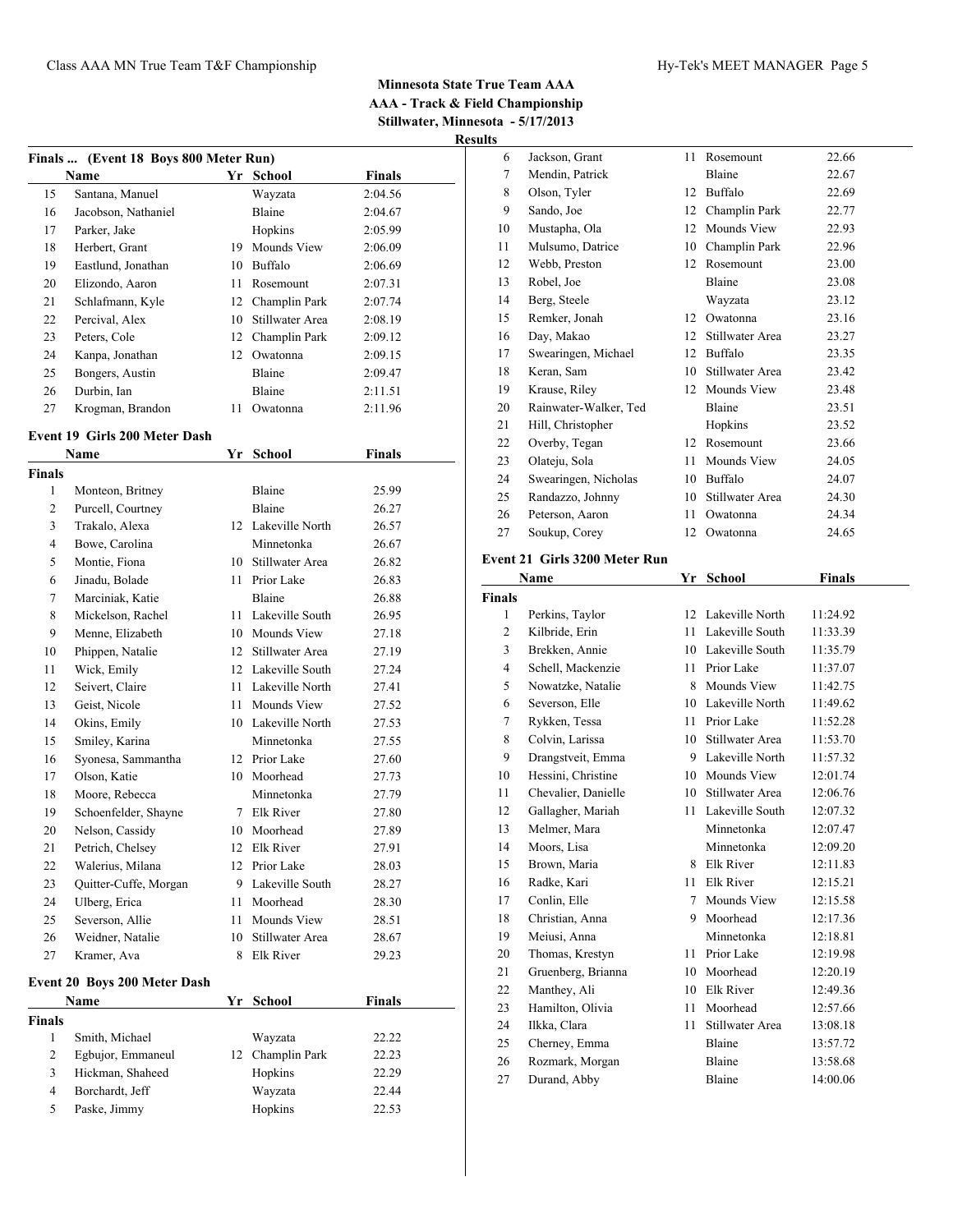**Result** 

|                | <b>Event 22 Boys 3200 Meter Run</b><br>Name |    | Yr School        | <b>Finals</b> |
|----------------|---------------------------------------------|----|------------------|---------------|
| Finals         |                                             |    |                  |               |
| 1              | Colvin, Eric                                | 12 | Stillwater Area  | 9:10.46       |
| 2              | Olson, Connor                               |    | Wayzata          | 9:14.38       |
| 3              | Aarness, Tayler                             | 11 | Stillwater Area  | 9:33.01       |
| 4              | Fischer, Reed                               |    | Hopkins          | 9:35.68       |
| 5              | Capra, Trevor                               | 12 | Rosemount        | 9:40.21       |
| 6              | Hoeft, Owen                                 |    | Hopkins          | 9:44.89       |
| 7              | Hanson, Sam                                 | 9  | Stillwater Area  | 9:48.52       |
| 8              | Carpenter, Jaret                            |    | Wayzata          | 9:53.65       |
| 9              | Quirk, Andrew                               |    | Wayzata          | 9:55.37       |
| 10             | Graham, Frank                               | 10 | <b>Buffalo</b>   | 9:57.22       |
| 11             | Berhe, Alexander                            | 10 | Rosemount        | 10:01.88      |
| 12             | Peterson, Cameron                           | 12 | Owatonna         | 10:02.77      |
| 13             | Volk. Michael                               |    | 9 Champlin Park  | 10:03.49      |
| 14             | Tesfu, Ahmed                                | 12 | Champlin Park    | 10:08.99      |
| 15             | Brumm, Ryan                                 | 10 | Rosemount        | 10:10.75      |
| 16             | Anderson, Matt                              | 11 | Mounds View      | 10:11.12      |
| 17             | Sheldon, Mark                               | 10 | Mounds View      | 10:12.32      |
| 18             | Duchenes, Tony                              | 11 | Mounds View      | 10:12.42      |
| 19             | Hosey, Ethan                                | 10 | <b>Buffalo</b>   | 10:27.00      |
| 20             | Nelson, Brett                               |    | Hopkins          | 10:29.77      |
| 21             | Bucl, Collin                                | 12 | Owatonna         | 10:30.92      |
| 22             | Husby, Seth                                 |    | 10 Owatonna      | 10:36.32      |
| 23             | Slicer, Joseph                              | 10 | Buffalo          | 10:43.27      |
| 24             | Kai, Cyril                                  |    | Blaine           | 10:46.29      |
| 25             | Hiel, Eric                                  |    | Blaine           | 10:47.64      |
| 26             | Holm, Jacob                                 |    | 12 Champlin Park | 10:49.29      |
| 27             | Anderson, Thomas                            |    | <b>Blaine</b>    | 10:59.08      |
|                | Event 23 Girls 4x400 Meter Relay            |    |                  |               |
|                | Team                                        |    | Relay            | <b>Finals</b> |
| Finals         |                                             |    |                  |               |
| 1              | Minnetonka                                  |    |                  | 3:58.76       |
| $\overline{c}$ | Lakeville South                             |    |                  | 4:02.18       |

|               |                                         |       | <i></i>       |
|---------------|-----------------------------------------|-------|---------------|
| 2             | Lakeville South                         |       | 4:02.18       |
| 3             | Prior Lake                              |       | 4:05.29       |
| 4             | Stillwater Area                         |       | 4:07.80       |
| 5             | Mounds View                             |       | 4:11.38       |
| 6             | Moorhead                                |       | 4:11.75       |
| 7             | Blaine                                  |       | 4:14.00       |
| 8             | Lakeville North                         |       | 4:19.70       |
| 9             | Elk River                               |       | 4:22.43       |
|               | Event 24 Boys 4x400 Meter Relay<br>Team | Relav | <b>Finals</b> |
| <b>Finals</b> |                                         |       |               |
| 1             | Wayzata                                 |       | 3:26.60       |
| 2             | Stillwater Area                         |       | 3:29.42       |
| 3             | Hopkins                                 |       | 3:30.16       |
| 4             | Blaine                                  |       | 3:31.96       |
| 5             | Rosemount                               |       | 3:33.66       |
| 6             |                                         |       |               |
|               | Mounds View                             |       | 3:33.95       |

| ults           |                                 |      |                    |                      |  |
|----------------|---------------------------------|------|--------------------|----------------------|--|
| 8              | Owatonna                        |      |                    | 3:39.63              |  |
| 9              | Champlin Park                   |      |                    | 3:40.99              |  |
|                | <b>Event 25 Girls Long Jump</b> |      |                    |                      |  |
|                | Name                            |      | Yr School          | Finals               |  |
| <b>Finals</b>  |                                 |      |                    |                      |  |
| 1              | Andre, Megan                    | 12   | Prior Lake         | 17-03.00             |  |
| 2              | Trakalo, Alexa                  |      | 12 Lakeville North | 16-11.00             |  |
| 3              | Burns, Shaina                   |      | 11 Lakeville South | 16-10.50             |  |
| 4              | Barron, Mia                     |      | Minnetonka         | 16-10.00             |  |
| 5              | Jensen, Piper                   |      | Minnetonka         | 16-08.50             |  |
| 6              | Bertoldi, Elisa                 |      | 12 Prior Lake      | 16-03.00             |  |
| 7              | Menne, Elizabeth                |      | 10 Mounds View     | 16-00.25             |  |
| 8              | Amos, Rachel                    | 11.  | Stillwater Area    | 15-11.75             |  |
| 9              | Schrader, Sarah                 |      | 10 Prior Lake      | 15-10.50             |  |
| 10             | Eggerich, Marissa               |      | Blaine             | 15-10.00             |  |
| 11             | Hanowski, Stephanie             |      | 10 Elk River       | 15-08.00             |  |
| 12             | Smiley, Karina                  |      | Minnetonka         | 15-07.75             |  |
| 13             | Pieri, Morgan                   |      | 11 Lakeville South | 15-07.50             |  |
| 14             | McGrath, Natalie                |      | Blaine             | 15-07.50             |  |
| 15             | McGrath, Molly                  |      | Blaine             | 15-06.50             |  |
| 16             | Butchko, Mallory                |      | 10 Lakeville South | 15-06.00             |  |
| 17             | Franklin, Hailey                |      | 10 Lakeville North | 15-05.00             |  |
| 18             | Ikuta, Karina                   |      | 10 Stillwater Area | 15-05.00             |  |
| 19             | Naatjes, Kendall                |      | 11 Lakeville North | 15-01.50             |  |
| 20             | Fixsen, Olivia                  | 11   | Mounds View        | 15-00.25             |  |
| 21             | Geist, Nicole                   | 11   | Mounds View        | 14-10.75             |  |
| 22             | Adkins, Skyler                  | 11 - | Stillwater Area    | 14-08.00             |  |
| 23             | Johnson, Emily                  | 11 - | Elk River          | 14-03.50             |  |
| 24             | Hakk, Rebekah                   | 11 - | Moorhead           | 14-00.75             |  |
| 25             |                                 |      | 10 Moorhead        |                      |  |
| 26             | Ludwig, Haley<br>Honek, Gina    |      | 10 Elk River       | 13-10.25             |  |
| 27             | Narum, Sydne                    |      | 9 Moorhead         | 13-06.00<br>13-05.75 |  |
|                |                                 |      |                    |                      |  |
|                | <b>Event 26 Boys Long Jump</b>  |      |                    |                      |  |
|                | Name                            |      | Yr School          | <b>Finals</b>        |  |
| <b>Finals</b>  |                                 |      |                    |                      |  |
| 1              | Krause, Riley                   |      | 12 Mounds View     | 21-10.50             |  |
| $\overline{c}$ | Sales, Michael                  | 12   | Champlin Park      | 21-02.00             |  |
| 3              | Drewlo, Tyler                   |      | Blaine             | 20-05.50             |  |
| 4              | Bowers, Terrance                |      | Hopkins            | 20-02.75             |  |
| 5              | Johnston, Chris                 | 12   | Mounds View        | 20-02.00             |  |
| 6              | Klein, Alex                     | 10   | Stillwater Area    | 20-00.75             |  |
| 7              | Horton, John                    | 10   | Champlin Park      | 19-11.50             |  |
| 8              | Holth, Christian                |      | Blaine             | 19-09.75             |  |
| 9              | Liddell, Michael                | 12   | Stillwater Area    | 19-09.50             |  |
| 10             | Hallman, Jalen                  | 11   | Mounds View        | 19-09.00             |  |
| 11             | Mendin, Patrick                 |      | Blaine             | 19-05.50             |  |
| 12             | Atkins, William                 |      | Hopkins            | 19-02.50             |  |
| 13             | Cassady, Peter                  |      | 12 Buffalo         | 19-01.75             |  |
| 14             | Kabaka, Davis                   | 12   | Champlin Park      | 19-01.75             |  |
| 15             | Phelps, Jordan                  | 11   | Stillwater Area    | 19-01.50             |  |

 Berry, Chase Wayzata 19-00.75 Mohamed, Salih 12 Rosemount 18-09.50 Spencer, Chris Wayzata 18-09.00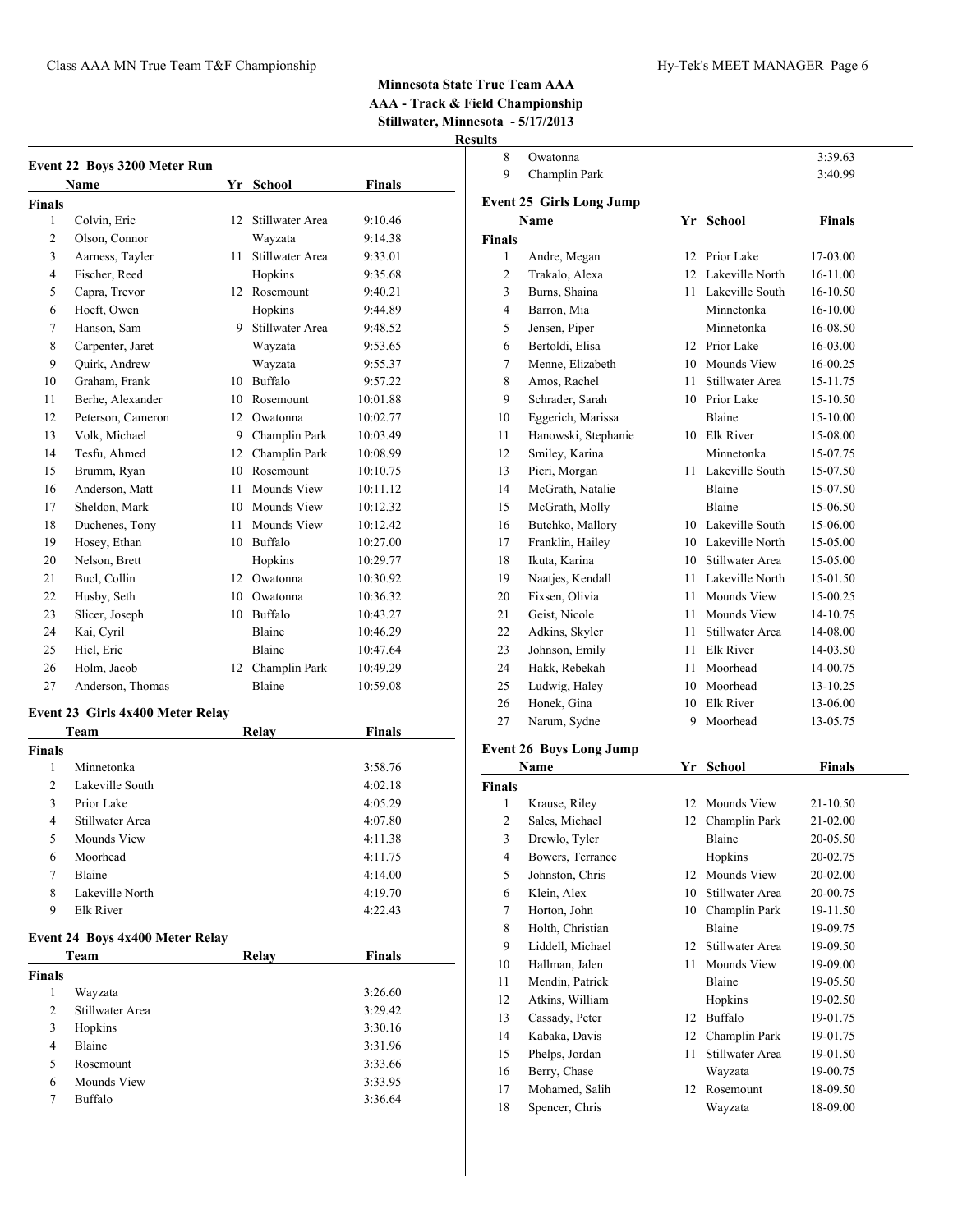| Finals        | (Event 26 Boys Long Jump)<br>Name |          | Yr School                | <b>Finals</b>        |  |
|---------------|-----------------------------------|----------|--------------------------|----------------------|--|
| 19            | Sanchez, Mitch                    |          | Wayzata                  | 18-07.25             |  |
| 20            | Zweber, Zachary                   |          | 10 Rosemount             | 18-07.00             |  |
| 21            | Sullivan, Ty                      | 11 -     | Owatonna                 | 18-05.00             |  |
| 22            | Jalivay, Cole                     |          | 11 Rosemount             | 18-01.50             |  |
| 23            | Langland, Logan                   |          | 11 Owatonna              | 18-01.25             |  |
| 24            | Giuliani, Charlie                 |          | Hopkins                  | 18-00.75             |  |
| 25            | Freer, Ethan                      | 12       | Buffalo                  | 18-00.75             |  |
| 26            | Kidd, Brian                       | 11 -     | Owatonna                 | 17-00.50             |  |
| 27            | Decker, Cameron                   |          | 12 Buffalo               | 16-02.75             |  |
|               | <b>Event 27 Girls Triple Jump</b> |          |                          |                      |  |
|               | Name                              | Yr       | School                   | Finals               |  |
| <b>Finals</b> |                                   |          |                          |                      |  |
| 1             | Jensen, Piper                     |          | Minnetonka               | 37-02.25             |  |
| 2             | Barron, Mia                       |          | Minnetonka               | 36-03.50             |  |
| 3             | Morgan, Taylor                    |          | Blaine                   | 36-02.50             |  |
| 4             | Slattery, Caraline                |          | 10 Lakeville South       | 34-10.00             |  |
| 5             | Amos, Rachel                      |          | 11 Stillwater Area       | 34-03.75             |  |
| 6             | Schrader, Sarah                   |          | 10 Prior Lake            | 34-00.75             |  |
| 7             | Smits, Lindsey                    |          | 11 Lakeville North       | 33-06.75             |  |
| 8             | Francis, Ella                     |          | 9 Prior Lake             | 33-04.75             |  |
| 9             | Ludwig, Haley                     |          | 10 Moorhead              | 33-01.50             |  |
| 10            | Lowe, Lindsey                     |          | 12 Elk River             | 33-01.00             |  |
| 11            | Adkins, Skyler                    | 11.      | Stillwater Area          | 33-00.25             |  |
| 12            | Eggerich, Marissa                 |          | Blaine                   | 33-00.00             |  |
| 13            | Steele, Katherine                 |          | Minnetonka               | 32-11.75             |  |
| 14            | Andre, Megan                      |          | 12 Prior Lake            | 32-10.75             |  |
| 15            | Mickelson, Rachel                 | 11.      | Lakeville South          | 32-06.25             |  |
| 16            | Anderson, Annika                  |          | 9 Stillwater Area        | 32-06.00             |  |
| 17            | Messerly - Menk, Britta           |          | 11 Mounds View           | 32-04.50             |  |
| 18            | Fixsen, Olivia                    | 11       | Mounds View              | 32-02.25             |  |
| 19            | Pieri, Morgan                     | 11 -     | Lakeville South          | 32-02.00             |  |
| 20            | Franklin, Hailey                  |          | 10 Lakeville North       | 32-01.50             |  |
| 21            | Dillie, Katie                     |          | 12 Lakeville North       | 31-11.25             |  |
| 22            | Smith, Sierra                     | 9        | Mounds View<br>Elk River | 31-05.75             |  |
| 23            | Wentland, Sidney                  | 8        |                          | 30-09.50             |  |
| 24            | Kurtti, Nicole                    | 9        | Moorhead                 | 30-05.25             |  |
| 25            | Nwachi, Eurel                     |          | Blaine                   | 30-01.00             |  |
| 26<br>27      | Honek, Gina<br>Hakk, Rebekah      | 10<br>11 | Elk River<br>Moorhead    | 29-00.25<br>26-01.50 |  |
|               | <b>Event 28 Boys Triple Jump</b>  |          |                          |                      |  |
|               | Name                              | Yr       | <b>School</b>            | <b>Finals</b>        |  |
| Finals        |                                   |          |                          |                      |  |
| 1             | Bowers, Terrance                  |          | Hopkins                  | 43-09.50             |  |
| $\mathbf{2}$  | Olateju, Sola                     | 11       | Mounds View              | 42-05.25             |  |
| 3             | O'Neil, Connor                    | 12       | Stillwater Area          | 42-03.00             |  |
| 4             | Zweber, Zachary                   | 10       | Rosemount                | 41-01.25             |  |
| 5             | Abram, Taylor                     | 12       | Champlin Park            | 40-10.25             |  |
| 6             | Schepp, Jackson                   | 12       | Buffalo                  | 40-09.75             |  |
| $\tau$        | Ayinde, Adekunle                  |          | Blaine                   | 40-09.00             |  |

 Jean-Pierre, Julien Wayzata 40-04.00 Liddell, Michael 12 Stillwater Area 40-02.50

| นแร            |                                 |      |                    |               |  |
|----------------|---------------------------------|------|--------------------|---------------|--|
| 10             | Rudolph, Henry                  | 12   | Mounds View        | 39-11.00      |  |
| 11             | Atkins, William                 |      | Hopkins            | 39-09.25      |  |
| 12             | Grahek, Ryan                    |      | Blaine             | 39-07.00      |  |
| 13             | Hallman, Jalen                  | 11 - | Mounds View        | 39-04.50      |  |
| 14             | King, Sam                       |      | 10 Champlin Park   | 39-04.00      |  |
| 15             | Mohamed, Salih                  |      | 12 Rosemount       | 39-02.75      |  |
| 16             | Hedstrom, Riley                 |      | Blaine             | 39-02.50      |  |
| 17             | Agbeh, Abiye                    |      | Wayzata            | 39-02.00      |  |
| 18             | Giuliani, Charlie               |      | Hopkins            | 39-02.00      |  |
| 19             | Berry, Chase                    |      | Wayzata            | 38-10.50      |  |
| 20             | Long, Trevor                    |      | 10 Champlin Park   | 38-10.25      |  |
| 21             | Statlandar, Owen                |      | 12 Owatonna        | 38-07.00      |  |
| 22             | Jalivay, Cole                   |      | 11 Rosemount       | 38-06.25      |  |
| 23             | Freer, Ethan                    |      | 12 Buffalo         | 38-00.75      |  |
| 24             | Thielman, Cory                  |      | 10 Buffalo         | 37-05.25      |  |
| 25             | Wanovich, Nicholas              |      | 10 Stillwater Area | 37-01.25      |  |
| 26             | Kidd, Brian                     | 11   | Owatonna           | 36-10.75      |  |
| 27             | Langland, Logan                 | 11   | Owatonna           | 34-06.50      |  |
|                | <b>Event 29 Girls High Jump</b> |      |                    |               |  |
|                | Name                            |      | Yr School          | <b>Finals</b> |  |
| <b>Finals</b>  |                                 |      |                    |               |  |
| 1              | Slattery, Caraline              |      | 10 Lakeville South | 5-04.00       |  |
| 2              | Dillie, Katie                   |      | 12 Lakeville North | $5-02.00$     |  |
| 2              | Pieri, Morgan                   |      | 11 Lakeville South | 5-02.00       |  |
| $\overline{4}$ | Collins, Alex                   |      | 11 Prior Lake      | J5-02.00      |  |
| 5              | Scholl, Madison                 |      | 8 Prior Lake       | 5-00.00       |  |
| 6              | Mosser, Jenny                   |      | 8 Lakeville South  | J5-00.00      |  |
| 7              | Kuglin, Krista                  |      | Minnetonka         | J5-00.00      |  |
| 8              | Kooistra, Grace                 |      | 11 Prior Lake      | J5-00.00      |  |
| 9              | Fixsen, Olivia                  |      | 11 Mounds View     | 4-10.00       |  |
| 10             | Ferguson, Amy                   |      | 12 Lakeville North | 4-08.00       |  |
| 11             | Olsen, Kirsten                  |      | Blaine             | J4-08.00      |  |
| 12             | Adkins, Skyler                  | 11 - | Stillwater Area    | J4-08.00      |  |
| 12             | Balzer, Nicole                  |      | 12 Mounds View     | J4-08.00      |  |
| 14             | Meade, Peyton                   |      | <b>Blaine</b>      | J4-08.00      |  |
| 15             | Steffl, Madeline                |      | 10 Stillwater Area | 4-06.00       |  |
| 15             | Becker, Paige                   | 11   | Stillwater Area    | 4-06.00       |  |
| 15             | Sohns, Jordyn                   |      | 12 Elk River       | 4-06.00       |  |
| 15             | Kurtti, Nicole                  | 9    | Moorhead           | 4-06.00       |  |
| 19             | Carlsrud, Teagan                |      | 10 Moorhead        | 4-04.00       |  |
| 20             | Ray, Sam                        |      | 9 Lakeville North  | J4-04.00      |  |
| 21             | Yanez-Rich, Victoria            | 11   | Moorhead           | J4-04.00      |  |
| 22             | Davitt, Kacey                   | 9    | Mounds View        | 4-02.00       |  |
| 23             | Loberg, Emily                   |      | 9 Elk River        | 4-00.00       |  |
| ---            | Lachinski, Hailey               |      | Blaine             | NH            |  |
| ---            | Lachmiller, Danielle            |      | 9 Elk River        | NH            |  |
| ---            | Dick, Micaela                   |      | Minnetonka         | NH            |  |
| ---            | Cheney, Noelle                  |      | Minnetonka         | NH            |  |
|                | <b>Event 30 Boys High Jump</b>  |      |                    |               |  |
|                | Name                            | Yr   | <b>School</b>      | Finals        |  |

|               | Name             | Yr School      | Finals    |
|---------------|------------------|----------------|-----------|
| <b>Finals</b> |                  |                |           |
|               | Johnston, Chris  | 12 Mounds View | $6-02.00$ |
|               | Ayinde, Adekunle | Blaine         | $6-02.00$ |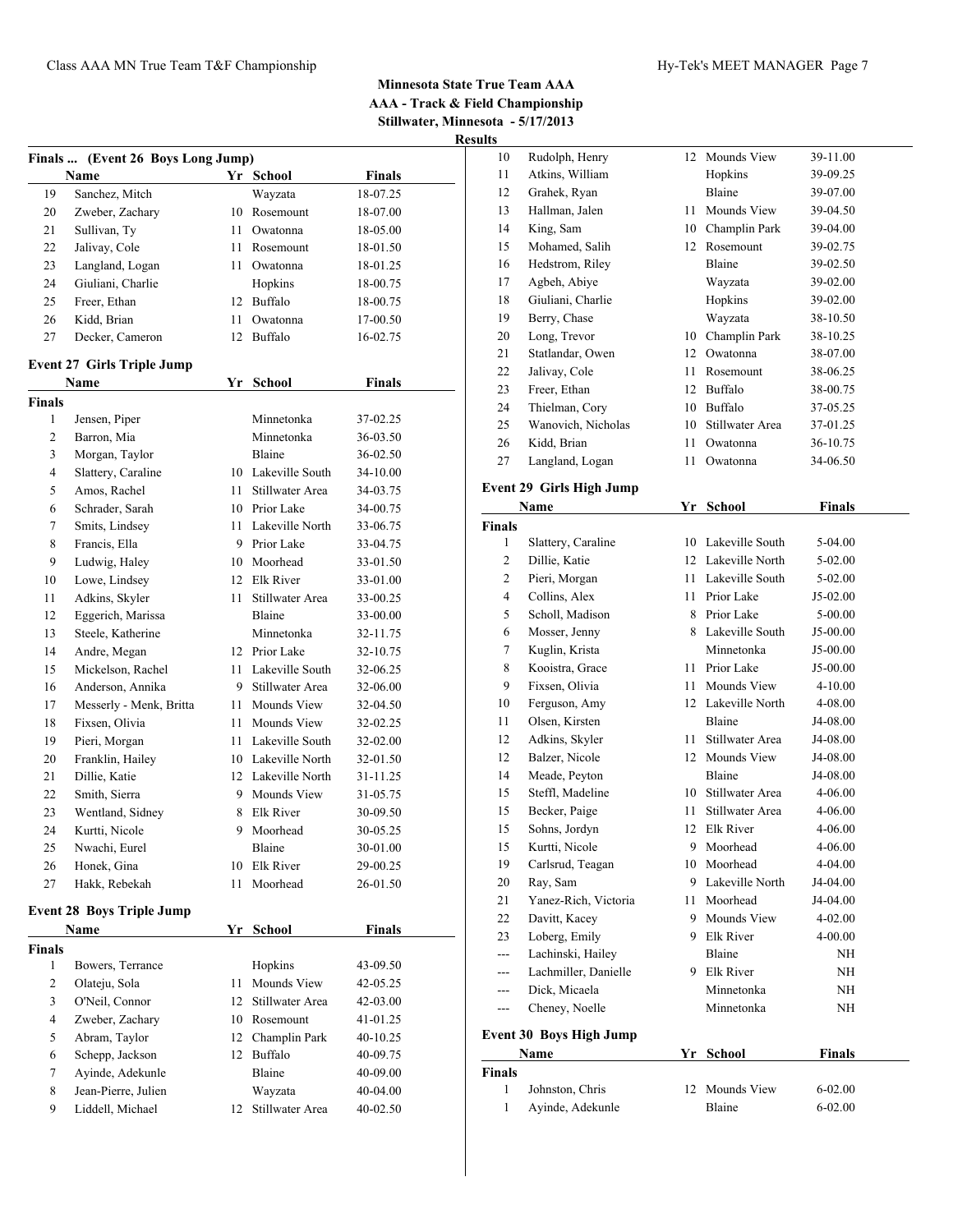| Finals  (Event 30 Boys High Jump) |                       |    |                 |               |  |
|-----------------------------------|-----------------------|----|-----------------|---------------|--|
|                                   | Name                  |    | Yr School       | <b>Finals</b> |  |
| 1                                 | O'Neil, Connor        | 12 | Stillwater Area | $6 - 02.00$   |  |
| $\overline{4}$                    | Hale, Isaac           | 10 | Stillwater Area | $J6-02.00$    |  |
| 5                                 | Rainwater-Walker, Ted |    | Blaine          | $J6-02.00$    |  |
| 5                                 | Johnson, Jeremy       | 10 | Champlin Park   | $J6-02.00$    |  |
| 7                                 | Abram, Taylor         | 12 | Champlin Park   | $6 - 00.00$   |  |
| 8                                 | Schepp, Jackson       | 12 | Buffalo         | $5 - 10.00$   |  |
| 9                                 | Bowers, Terrance      |    | Hopkins         | $J5-10.00$    |  |
| 10                                | Yost, Ben             |    | Wayzata         | 5-08.00       |  |
| 10                                | Gerard, Brady         |    | Blaine          | 5-08.00       |  |
| 12                                | Olson, Derik          | 10 | Owatonna        | $J5-08.00$    |  |
| 13                                | Baker, Matt           | 10 | Mounds View     | $J5-08.00$    |  |
| 14                                | Kingland, Matt        | 10 | Owatonna        | 5-06.00       |  |
| 15                                | Lee, Tyler            |    | Hopkins         | J5-06.00      |  |
| 16                                | Decker, Cameron       | 12 | Buffalo         | $J5-06.00$    |  |
| 17                                | Smith, Brett          |    | Wayzata         | J5-06.00      |  |
| 17                                | Monson, Daniel        | 9  | Rosemount       | J5-06.00      |  |
| 17                                | Wamuo, Obinnaya       |    | Wayzata         | $J5-06.00$    |  |
| 20                                | Malwitz, Joel         | 12 | Stillwater Area | $J5-06.00$    |  |
| 21                                | Rudolph, Henry        | 12 | Mounds View     | 5-04.00       |  |
| 21                                | Foster-Bolton, Walter |    | Hopkins         | 5-04.00       |  |
| 23                                | Thielman, Cory        | 10 | Buffalo         | J5-04.00      |  |
| 24                                | Erdmann, Jackson      | 10 | Rosemount       | $J5-04.00$    |  |
| 25                                | Halverson, Kai        | 11 | Rosemount       | 5-02.00       |  |
| 26                                | Langland, Logan       | 11 | Owatonna        | 5-00.00       |  |
| $---$                             | King, Sam             | 10 | Champlin Park   | NH            |  |

# **Event 31 Girls Pole Vault**

| Name<br>Yr<br><b>School</b> |                    | <b>Finals</b> |                  |             |  |
|-----------------------------|--------------------|---------------|------------------|-------------|--|
| <b>Finals</b>               |                    |               |                  |             |  |
| 1                           | Clements, Paige    | 12            | Mounds View      | 10-06.00    |  |
| $\overline{2}$              | Kramer, Marianna   | 11            | Prior Lake       | J10-06.00   |  |
| 3                           | Narr, MACY         |               | Minnetonka       | J10-06.00   |  |
| 4                           | Skluzacek, Ali     | 12            | Lakeville South  | J10-06.00   |  |
| 5                           | Dahl, Kristine     | 12            | Mounds View      | 10-00.00    |  |
| 6                           | Naatjes, Kendall   | 11            | Lakeville North  | J10-00.00   |  |
| 7                           | Spang, Courtney    | 11            | Prior Lake       | 9-06.00     |  |
| 8                           | Francis, Ella      | 9             | Prior Lake       | J9-06.00    |  |
| 9                           | Bacig, Mali        | 12            | Mounds View      | $9 - 00.00$ |  |
| 10                          | Wilson, Emily      | 12            | Lakeville North  | J9-00.00    |  |
| 11                          | Lynn, Melina       | 11            | Lakeville North  | J9-00.00    |  |
| 12                          | Holmberg, Alex     | 9             | Stillwater Area  | J9-00.00    |  |
| 12                          | Amos, Rachel       | 11            | Stillwater Area  | J9-00.00    |  |
| 14                          | VanTassel, Marissa | 9             | <b>Elk River</b> | 8-03.00     |  |
| 15                          | Butchko, Mallory   | 10            | Lakeville South  | J8-03.00    |  |
| 15                          | Aller, Kirsten     |               | Minnetonka       | J8-03.00    |  |
| 15                          | McGrath, Molly     |               | Blaine           | J8-03.00    |  |
| 18                          | Stenzel, Charlotte |               | Blaine           | 7-06.00     |  |
| 18                          | Dahmus, Kali       |               | Blaine           | 7-06.00     |  |
| 18                          | Johnson, Kendall   | 10            | Moorhead         | 7-06.00     |  |
| 21                          | Schanz, Jade       | 10            | Moorhead         | J7-06.00    |  |
| 22                          | Gebauer, Sophia    | 11            | Stillwater Area  | $J7-06.00$  |  |
| 22                          | Podzimek, Victoria |               | Minnetonka       | J7-06.00    |  |
| 24                          | Pearson, Kaitlyn   | 10            | <b>Elk River</b> | $6 - 09.00$ |  |

| lts                     |                                 |         |                    |               |  |
|-------------------------|---------------------------------|---------|--------------------|---------------|--|
| 25                      | Rodamaker, Kacy                 |         | 10 Lakeville South | J6-09.00      |  |
| 25                      | DuChene, Courtney               |         | 10 Moorhead        | J6-09.00      |  |
| 27                      | Brummer, Becca                  | 11.     | Elk River          | J6-09.00      |  |
|                         | <b>Event 32 Boys Pole Vault</b> |         |                    |               |  |
|                         | Name                            |         | Yr School          | <b>Finals</b> |  |
| Finals                  |                                 |         |                    |               |  |
| 1                       | Valli, Mitchelll                | 12      | Buffalo            | 15-07.00      |  |
| $\mathfrak{2}$          | O'Neil, Connor                  | 12      | Stillwater Area    | 15-00.00      |  |
| 3                       | Clifton, Edward                 | $12-12$ | <b>Buffalo</b>     | 14-00.00      |  |
| $\overline{4}$          | Hidani, Eddie                   |         | Wayzata            | 13-06.00      |  |
| 5                       | Tompkins, Sean                  |         | 12 Stillwater Area | 13-00.00      |  |
| 6                       | Young, John                     |         | 12 Mounds View     | 12-06.00      |  |
| 7                       | Yost, Ben                       |         | Wayzata            | J12-06.00     |  |
| $\tau$                  | Toninato, Adam                  |         | 12 Mounds View     | J12-06.00     |  |
| 9                       | Knopf, John                     |         | 12 Mounds View     | J12-06.00     |  |
| 10                      | Bredemus, Vinnie                |         | Hopkins            | 11-06.00      |  |
| 11                      | Genin, Matthew                  |         | Blaine             | J11-06.00     |  |
| 12                      | Oglesby, Logan                  |         | 12 Champlin Park   | J11-06.00     |  |
| 13                      | Eason, Colin                    |         | 10 Stillwater Area | J11-06.00     |  |
| 14                      | Ogren, Jaym                     | 11      | Rosemount          | J11-06.00     |  |
| 15                      | Kleiber, Daniel                 |         | 10 Rosemount       | 11-00.00      |  |
| 15                      | Hedstrom, Riley                 |         | Blaine             | 11-00.00      |  |
| 17                      | Lundberg, Andy                  |         | 11 Owatonna        | 10-06.00      |  |
| 18                      | Karn, Trevor                    |         | Wayzata            | J10-06.00     |  |
| 19                      | Leach, Bjorn                    |         | Hopkins            | J10-06.00     |  |
| 20                      | Dantzman, Zach                  |         | 11 Owatonna        | J10-06.00     |  |
| 21                      | Buryske, Brendon                | 11      | Owatonna           | J10-06.00     |  |
| 22                      | Pharo, Aaron                    | 10      | Champlin Park      | 10-00.00      |  |
| 23                      | Zrust, Sam                      |         | Blaine             | J10-00.00     |  |
| 24                      | Alexander, Dylan                |         | 10 Buffalo         | J10-00.00     |  |
| 25                      | Owusu, Kwame                    | $12-12$ | Rosemount          | 9-06.00       |  |
| 26                      | Karp, Andrew                    | 12      | Champlin Park      | J9-06.00      |  |
| 27                      | Bredemus, Anthony               |         | Hopkins            | J9-06.00      |  |
|                         |                                 |         |                    |               |  |
|                         | <b>Event 33 Girls Shot Put</b>  |         |                    |               |  |
|                         | Name                            |         | Yr School          | <b>Finals</b> |  |
| Finals                  |                                 |         |                    |               |  |
| 1                       | Thornton, Jordyn                | 12      | Lakeville South    | 42-09.50      |  |
| $\overline{\mathbf{c}}$ | Rasmussen, Veronica             | 10      | Mounds View        | 41-04.25      |  |
| 3                       | Burns, Shaina                   | 11      | Lakeville South    | 40-07.75      |  |
| $\overline{\mathbf{4}}$ | Ito, Lisa                       | 12      | Mounds View        | 38-06.00      |  |
| 5                       | Coleman, Dayshia                | 12      | Stillwater Area    | 38-04.00      |  |
| 6                       | Miller, ShaRon                  |         | Blaine             | 37-10.75      |  |
| 7                       | Detloff, Molli                  | 11      | Elk River          | 37-05.00      |  |
| 8                       | Vollmer, Kasie                  | 11      | Prior Lake         | 37-04.75      |  |
| 9                       | Smestad, Cassidy                | 10      | Mounds View        | 36-09.50      |  |
| 10                      | Wentland, Sidney                | 8       | Elk River          | 36-09.25      |  |
| 11                      | Drechsel, Kristin               | 12      | Moorhead           | 36-00.50      |  |
| 12                      | Snyder, Celeste                 |         | Minnetonka         | 34-00.50      |  |
| 13                      | Preachuk, Michaela              |         | 10 Lakeville North | 33-07.50      |  |
| 14                      | Wilson, Katie                   |         | 10 Lakeville North | J33-07.50     |  |
| 15                      | Gregersen, Maddie               |         | 12 Elk River       | 33-04.50      |  |
| 16                      | Pratt, Ashley                   | 11      | Lakeville South    | 33-03.25      |  |
| 17                      | Dalquist, Kayla                 | 11      | Moorhead           | 32-10.00      |  |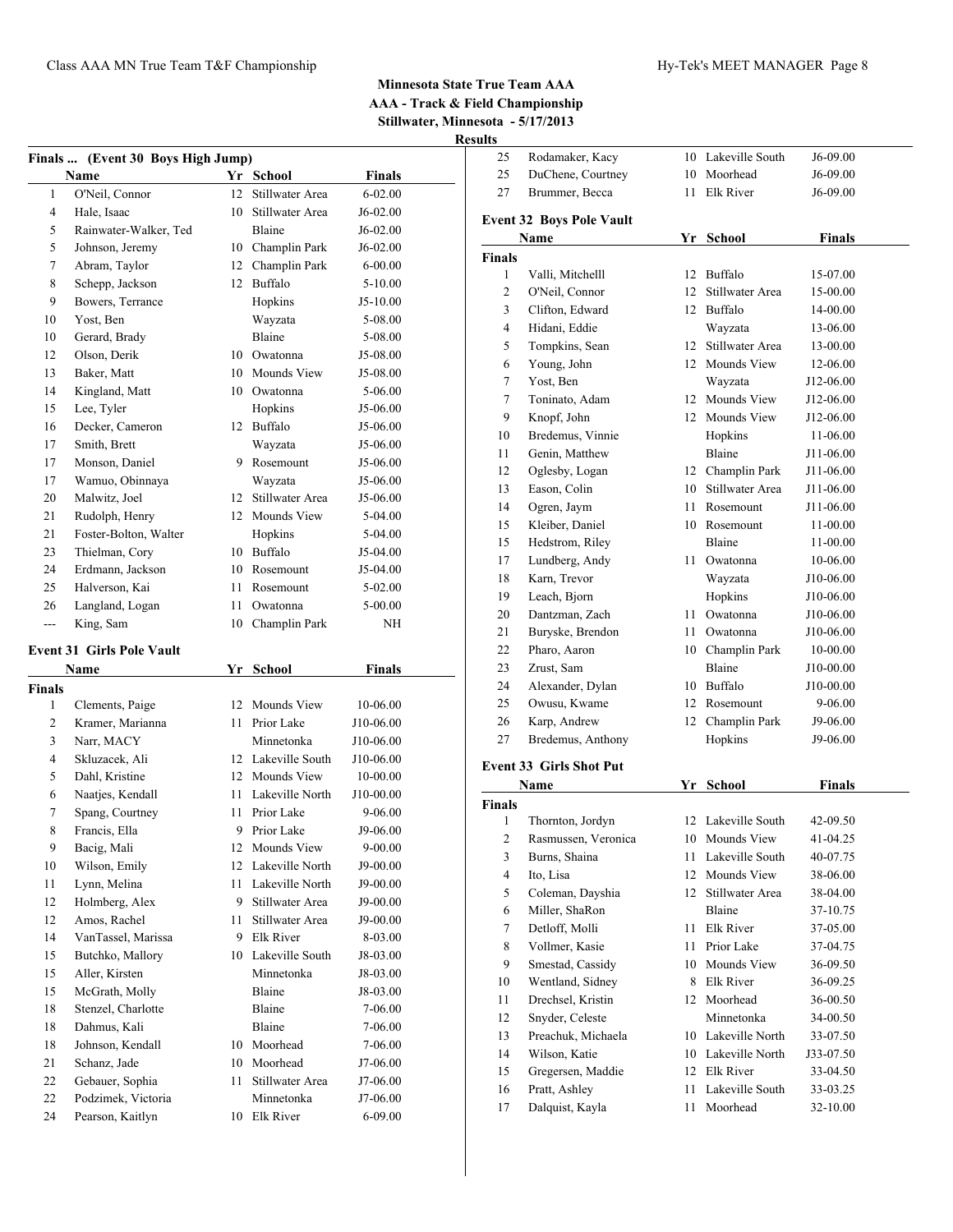**Results**

|               | Finals  (Event 33 Girls Shot Put)<br>Name | Yr | <b>School</b>      | <b>Finals</b> |  |
|---------------|-------------------------------------------|----|--------------------|---------------|--|
| 18            | McBride, Eavan                            | 11 | Lakeville North    | J32-10.00     |  |
| 19            | Christensen, Kelsey                       |    | 12 Prior Lake      | 31-10.50      |  |
| 20            | Jacques, Marissa                          |    | Minnetonka         | 31-09.25      |  |
| 21            | McGrath, Natalie                          |    | Blaine             | 31-04.25      |  |
| 22            | Agerlie, Anika                            |    | 12 Prior Lake      | 30-05.25      |  |
| 23            | Barker, Kaylee                            | 10 | Moorhead           | 28-11.50      |  |
| 24            | Kingman, Jaclyn                           |    | Blaine             | 28-08.50      |  |
| 25            | Becker, Paige                             | 11 | Stillwater Area    | 28-04.00      |  |
| 26            | Blockhus, Natalie                         |    | Minnetonka         | 28-03.50      |  |
| 27            | Diedrichs, Kristen                        | 9  | Stillwater Area    | 27-08.50      |  |
|               |                                           |    |                    |               |  |
|               | <b>Event 34 Boys Shot Put</b><br>Name     | Yr | School             | <b>Finals</b> |  |
| <b>Finals</b> |                                           |    |                    |               |  |
| 1             | Stephens, Joe                             |    | 12 Champlin Park   | 57-09.50      |  |
| 2             | Stelter, Andrew                           | 11 | Owatonna           | 56-06.00      |  |
| 3             | Otterdahl, Payton                         | 11 | Rosemount          | 54-07.50      |  |
| 4             | Butler, Caleb                             |    | Blaine             | 53-06.00      |  |
| 5             | Walls, Matthew                            | 12 | Rosemount          | 48-09.00      |  |
| 6             | Ringwelski, Jake                          |    | Blaine             | 48-07.50      |  |
| 7             | Lee, Brian                                |    | 12 Mounds View     | 47-11.00      |  |
| 8             | Burbach, Alex                             | 12 | Stillwater Area    | 46-10.50      |  |
| 9             | Ross, Tim                                 | 12 | Champlin Park      | 46-08.50      |  |
| 10            | Grant, Matthew                            |    | Blaine             | 46-03.50      |  |
| 11            | Ziegler, Andrew                           |    | 12 Champlin Park   | 46-03.00      |  |
| 12            | Martin, Eric                              | 11 | Mounds View        | 45-10.00      |  |
| 13            | Leslie, Austin                            |    | 12 Rosemount       | 45-08.50      |  |
| 14            | Carr, Alex                                |    | 12 Stillwater Area | 45-03.00      |  |
| 15            | Mussell, Andrew                           | 12 | Buffalo            | 45-01.50      |  |
| 16            | Buck, Caleb                               | 12 | Owatonna           | 44-09.25      |  |
| 17            | Bonneville, Daniel                        |    | Wayzata            | 44-05.00      |  |
| 18            | Allen, Jared                              |    | Hopkins            | 43-08.00      |  |
| 19            | Noeldner, Jonah                           | 12 | Owatonna           | 43-05.00      |  |
| 20            | Malin, Patrick                            |    | Wayzata            | J43-05.00     |  |
| 21            | Spier, Taylor                             | 10 | Buffalo            | 43-01.25      |  |
| 22            | Beck, Matt                                |    | Wayzata            | 41-09.00      |  |
| 23            | Buege, Danny                              |    | 12 Stillwater Area | 40-08.75      |  |
| 24            | Johnson, Zachary                          |    | Hopkins            | 39-08.00      |  |
| 25            | Jergensen, Lucas                          | 10 | Buffalo            | 39-07.00      |  |
| 26            | Giere, Kyle                               |    | 12 Mounds View     | 39-06.75      |  |
| 27            | Gannis, Chad                              |    | Hopkins            | 39-05.50      |  |
|               | <b>Event 35 Girls Discus Throw</b>        |    |                    |               |  |
|               | Name                                      | Yr | School             | <b>Finals</b> |  |
| <b>Finals</b> |                                           |    |                    |               |  |
| 1             | Detloff, Molli                            | 11 | Elk River          | 140-04        |  |
| 2             | Rasmussen, Veronica                       | 10 | Mounds View        | 133-11        |  |
| 3             | Thornton, Jordyn                          | 12 | Lakeville South    | 126-03        |  |
| 4             | Vollmer, Kasie                            | 11 | Prior Lake         | 124-03        |  |
| 5             | Tillman, Kat                              | 12 | Mounds View        | $122 - 10$    |  |
| 6             | McBride, Eavan                            | 11 | Lakeville North    | 111-09        |  |
|               | Drechsel, Kristin                         |    | 12 Moorhead        | 109-09        |  |
| 7             |                                           |    |                    |               |  |

| սութ           |                                   |    |                  |           |  |
|----------------|-----------------------------------|----|------------------|-----------|--|
| 9              | Oliver, Cristi                    | 11 | Mounds View      | 104-05    |  |
| 10             | Pratt, Ashley                     | 11 | Lakeville South  | 100-01    |  |
| 11             | Wentland, Sidney                  | 8  | <b>Elk River</b> | 98-11     |  |
| 12             | Wilson, Katie                     | 10 | Lakeville North  | 98-05     |  |
| 13             | Mattson, Marrisa                  | 12 | Prior Lake       | 95-06     |  |
| 14             | Weidner, Madeleine                | 12 | Stillwater Area  | 91-03     |  |
| 15             | Shepherd, Angela                  | 11 | Lakeville South  | 89-05     |  |
| 16             | Agerlie, Anika                    | 12 | Prior Lake       | $87 - 11$ |  |
| 17             | Kingman, Jaclyn                   |    | Blaine           | 87-07     |  |
| 18             | McGrath, Natalie                  |    | Blaine           | 86-03     |  |
| 19             | Zabee, Sophie                     | 11 | Elk River        | $84 - 11$ |  |
| 20             | Weber, Claire                     | 9  | Stillwater Area  | 78-09     |  |
| 21             | Jacques, Marissa                  |    | Minnetonka       | 78-09     |  |
| 22             | Dillie, Katie                     | 12 | Lakeville North  | 77-01     |  |
| 23             | Barker, Kaylee                    | 10 | Moorhead         | 76-04     |  |
| 24             | Thomas, Elizabeth                 |    | Minnetonka       | 71-01     |  |
| 25             | Parrow, Maddie                    |    | Blaine           | $70 - 01$ |  |
| 26             | Becker, Paige                     | 11 | Stillwater Area  | 65-01     |  |
| 27             | Dalquist, Kayla                   | 11 | Moorhead         | $62 - 11$ |  |
|                | <b>Event 36 Boys Discus Throw</b> |    |                  |           |  |
|                | Name                              | Yr | School           | Finals    |  |
| <b>Finals</b>  |                                   |    |                  |           |  |
| 1              | Otterdahl, Payton                 | 11 | Rosemount        | 159-01    |  |
| $\overline{c}$ | Bird, Nate                        | 12 | Stillwater Area  | 158-06    |  |

| 1              | Otterdahl, Payton    | 11               | Rosemount       | 159-01  |
|----------------|----------------------|------------------|-----------------|---------|
| 2              | Bird, Nate           | 12               | Stillwater Area | 158-06  |
| 3              | Stelter, Andrew      | 11               | Owatonna        | 150-05  |
| $\overline{4}$ | Ross, Tim            | 12               | Champlin Park   | 148-10  |
| 5              | Butler, Caleb        |                  | <b>Blaine</b>   | 146-02  |
| 6              | Gillund, Christopher |                  | Blaine          | 145-00  |
| $\tau$         | Carr, Alex           | 12               | Stillwater Area | 141-10  |
| 8              | Klaers, Logan        | 12               | Mounds View     | 137-09  |
| 9              | Leslie, Austin       | 12               | Rosemount       | 137-08  |
| 10             | Grant, Matthew       |                  | Blaine          | J137-08 |
| 11             | Stephens, Joe        | 12               | Champlin Park   | 135-08  |
| 12             | Tipke, Aaron         | 12 <sup>12</sup> | Stillwater Area | 132-09  |
| 13             | Bonneville, Daniel   |                  | Wayzata         | 132-08  |
| 14             | Mussell, Andrew      | 12               | Buffalo         | 129-11  |
| 15             | Buck, Caleb          | 12               | Owatonna        | J129-11 |
| 16             | Johnson, Zachary     |                  | Hopkins         | 127-05  |
| 17             | Jergensen, Lucas     | 10               | Buffalo         | 126-11  |
| 18             | Giere, Kyle          | 12               | Mounds View     | 124-09  |
| 19             | Heath, Raleigh       |                  | Hopkins         | 116-09  |
| 20             | Walker, Jacob        |                  | Hopkins         | 116-01  |
| 21             | Juneau, Matt         | 11               | Champlin Park   | 115-02  |
| 22             | Kuehn, Chris         | 12               | Mounds View     | 112-00  |
| 23             | Thamert, Nick        | 12               | Owatonna        | 109-05  |
| 24             | Keup, Ryan           |                  | Wayzata         | 108-10  |
| 25             | Mitchem, Zachary     |                  | Wayzata         | 108-06  |
| 26             | Spier, Taylor        | 10               | <b>Buffalo</b>  | 105-05  |
| 27             | Walls, Matthew       | 12               | Rosemount       | 95-07   |

Women - Team Rankings - 18 Events Scored